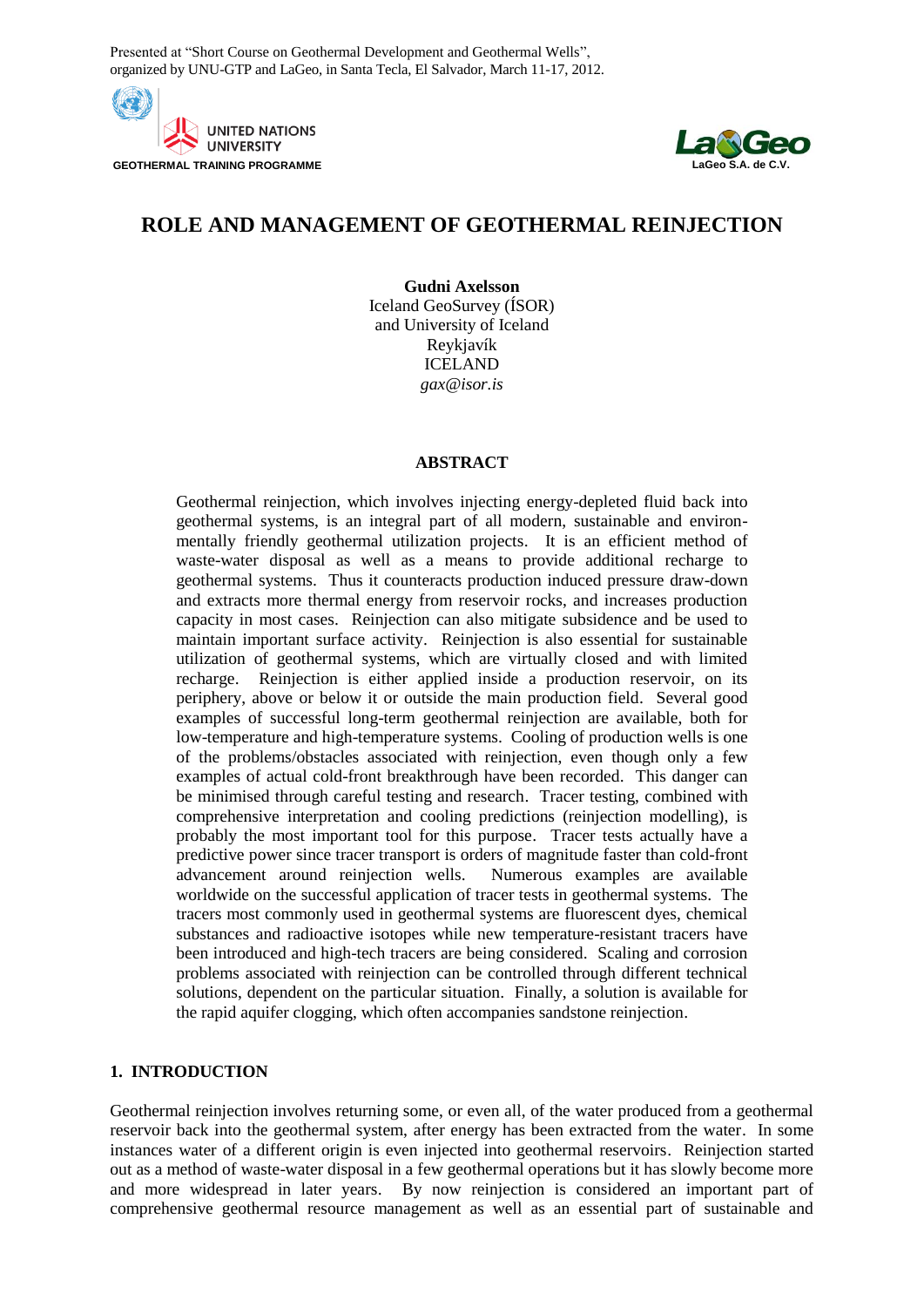environmentally friendly geothermal utilisation. The issue of sustainable geothermal utilization is discussed in a different lecture of the present course (Axelsson, 2012). Reinjection provides an additional recharge to geothermal reservoirs and as such counteracts pressure draw-down due to production and extracts more of the thermal energy from reservoir rocks than conventional utilization. Reinjection will, therefore, in most cases increase the production capacity of geothermal reservoirs, which counteracts the inevitable increase in investment and operation costs associated with reinjection. It is likely to be an economical way of increasing the energy production potential of geothermal systems in most cases. Without reinjection, the mass extraction, and hence energy production, would only be a part of what it is now in many geothermal fields. Reinjection is also a key part of all EGS (enhanced, or engineered, geothermal system) operations.

Some operational dangers and problems are associated with reinjection. These include the possible cooling of production wells, often because of short-circuiting and cold-front breakthrough, and scaling in surface equipment and injection wells because of the precipitation of chemicals in the water. Injection into sandstone reservoirs has, furthermore, turned out to be problematic. Because of this extensive testing and research are prerequisites to successful reinjection operations. This includes tracer testing, which is the most powerful tool available to study the connections between reinjection wells and production wells.

Stefánsson (1997) describes the status of geothermal reinjection more than a decade ago, which at that time was a rather immature technology. Since then considerable advances have been made in the associated technology and much has been learned through reinjection testing and research, as reviewed by Axelsson (2008a).

This paper reviews the role of geothermal reinjection in geothermal resource management, the management of long-term reinjection as well as associated reinjection research. It starts out by reviewing the short history of reinjection in geothermal operations. The paper continues with a discussion of the different purposes of reinjection and its management. The overall management of geothermal resource during utilization is reviewed Axelsson (2008b), however. After that a few examples demonstrating the main benefits of geothermal reinjection are presented. Subsequently the main obstacles to successful reinjection are reviewed along with possible solutions. Finally the most important aspects of reinjection research are discussed, with particular emphasis on tracer testing, which is the most important tool available for studying the connections between reinjection and production wells. The paper is concluded by general conclusions and recommendations.

### **2. HISTORICAL BACKGROUND**

Reinjection is believed to have started as soon as in the late 1960's, both in high-temperature and lowtemperature fields. Some smaller scale reinjection experiments may, however, have been conducted before that. The first known instance of reinjection into a high-temperature geothermal system is in the Ahuachapan field in El Salvador, starting in 1969 (Stefánsson, 1997). This was during the initial testing period of the field, some years before operation of the field for power production started (Figure 5). Reinjection in Ahuachapan was later discontinued, only to be re-started more than two decades later. Low-temperature reinjection also started in the Paris Basin in 1969 and has continued ever since (see later). During the 1970's the number of reinjection operations started picking up and reinjection experience really started growing.

Reinjection at The Geysers in California started in 1970, with the purpose of disposing of steam condensate. Operators in the field soon realized that this improved the reservoir performance (Stefánsson, 1997). Therefore the emphasis on reinjection at The Geysers has been increasing ever since. In addition to the condensate, surface water and recently sewage water, piped long distances, is injected (Barker et al*.*, 1995; Stark et al*.*, 2005). Declining electricity production at the Geysers is believed to result from a limited natural recharge. Injection substitutes the recharge to some degree,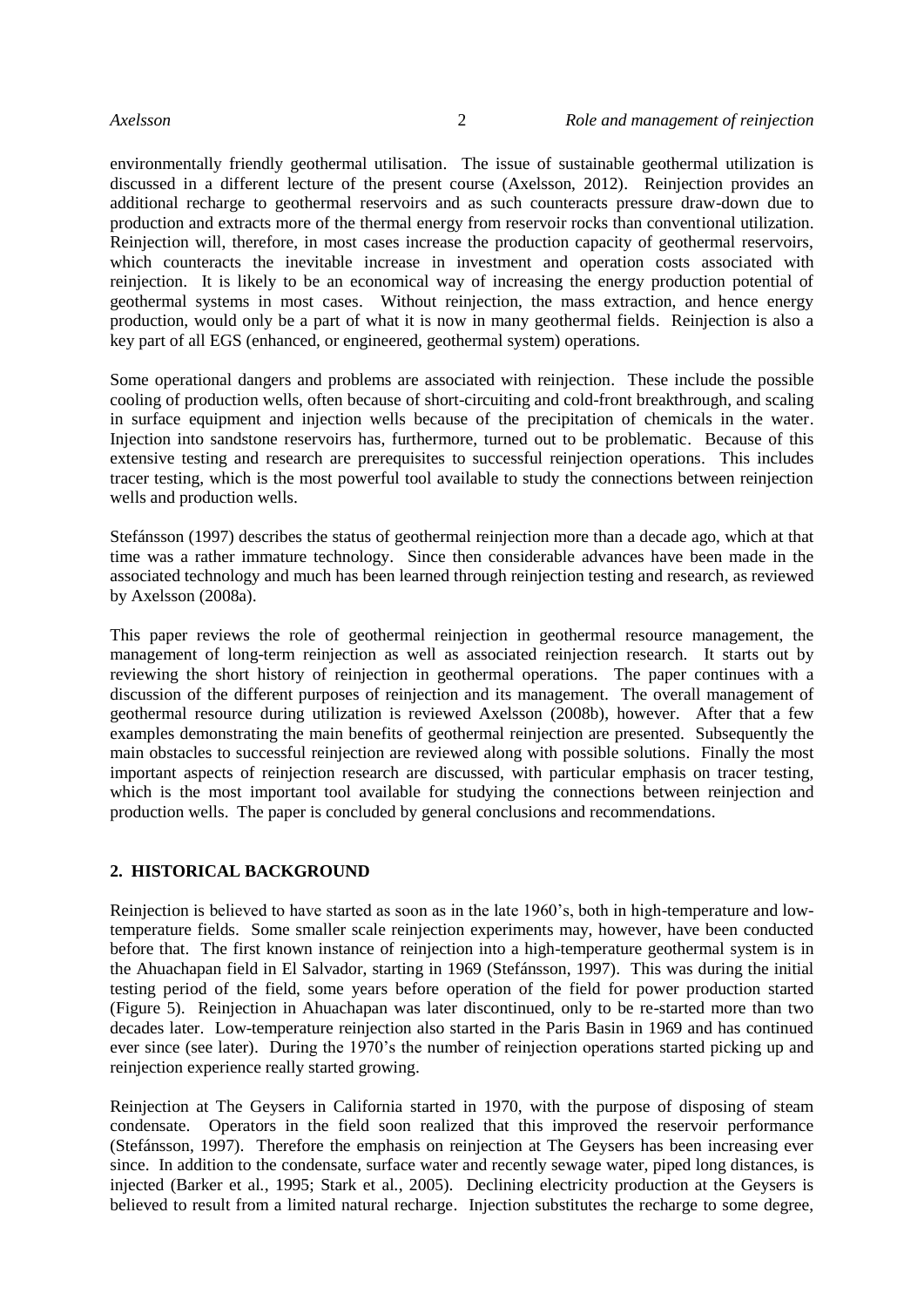and hence improves the performance of the Geysers reservoir (Goyal and Conant, 2010). Observations indicate that reinjection at The Geysers has slowed the decline in electricity production down considerably (Figure 4).

At Larderello in Italy reinjection started in 1974, also as the means of disposing of steam condensate. Reinjection is now an integral part of the Larderello field operation aimed at enhancing heat recovery from the reservoir rocks (Stefansson, 1997; Capetti et al*.*, 1995). Several studies and long-term tests performed in the Larderello field have revealed a significant increase in steam production as well as some reservoir pressure recovery, which may clearly be attributed to the reinjection (Figure 1). Reinjection has long been employed in the geothermal fields utilized for power production in the Philippines, mainly because of environmental reasons, but it has also been adopted to improve reservoir performance (Stefánsson, 1997).



FIGURE 1: Flow-rate history of wells in the Larderello – Valle Secolo area, Italy, since the early 1950's demonstrating the benefit of reinjection (from Capetti et al*.,* 1995)

Even though the focus in the geothermal literature has been on high-temperature operations, reinjection in low-temperature operations has become the rule rather than the exception in many countries. In many European countries regulations require e.g. that all return water be reinjected. Yet this is not the case in countries like Iceland and China where only a small part of the water produced is reinjected, even though these countries are amongst the world leaders in direct geothermal utilization. In Iceland low-temperature reinjection didn't start until 1997 when reinjection in the Laugaland field in north central Iceland commenced (Axelsson et al*.*, 2000). The reasons for this are the fact that most low-temperature water in Iceland is relatively low in chemical content, and does therefore not pose an environmental threat, as well as the fact that due to their tectonic setting the recharge to the systems is in most cases substantial. Reinjection into low-temperature systems in Iceland is slowly picking up momentum, however (see later). Technical as well as management related obstacles have prevented reinjection from becoming the rule in China. Only in the Tianjin field has reinjection become a significant part of the operation of a geothermal field (Wang et al*.*, 2006), while reinjection experiments have been conducted, or reinjection is slowly starting, in a few other locations (Duan et al*.*, 2011).

The increasing role of reinjection during the last decade or so is reflected in the number of geothermal fields where reinjection is an integral part of the field operation, as reported by different authors. Stefánsson (1997) reports 20 fields in 8 countries, Axelsson and Gunnlaugsson (2000) 29 fields in 15 countries, Axelsson (2003) at least 50 fields in 20 countries and Axelsson (2008a) suggest the number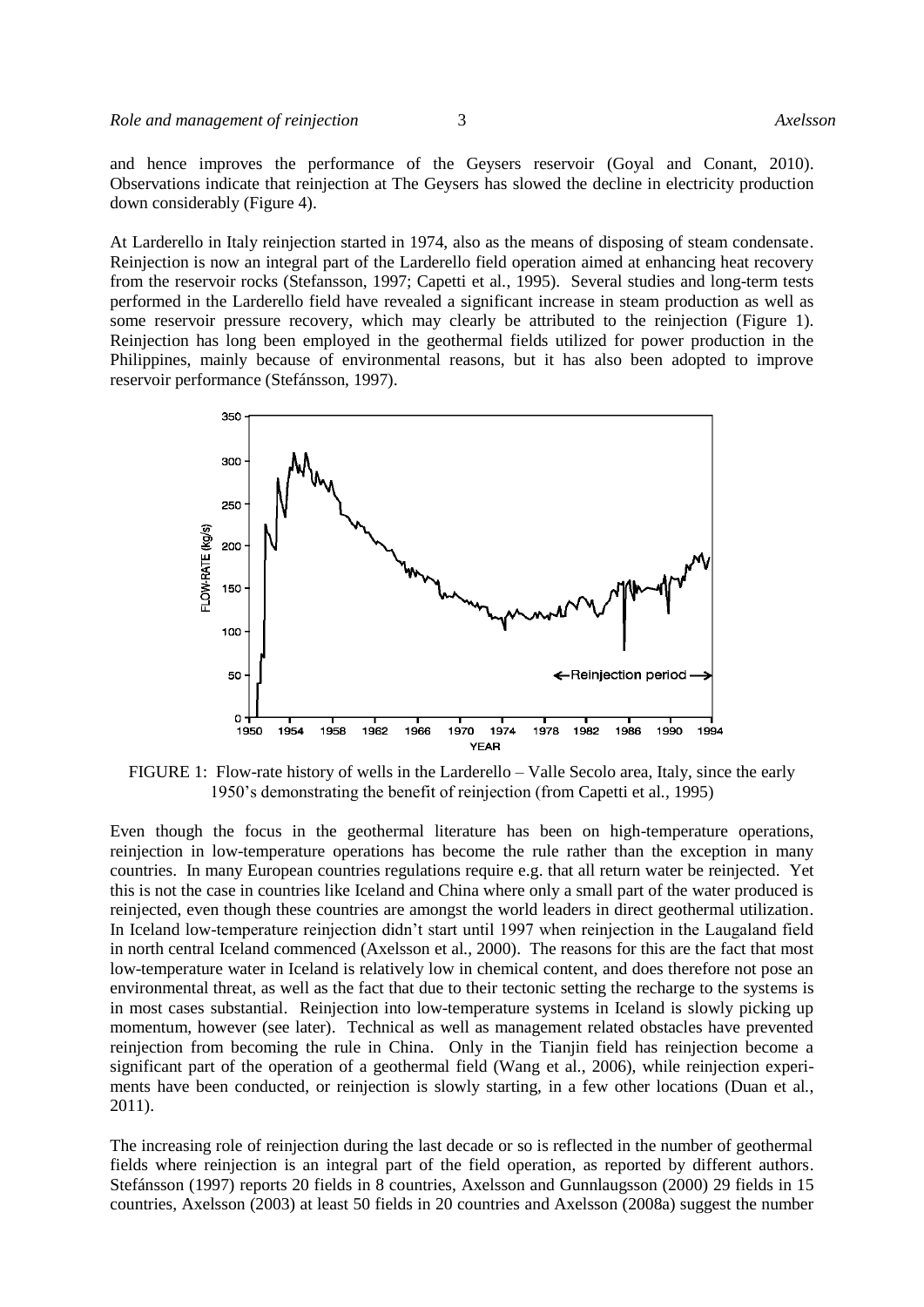of fields to be higher than 60, i.e. a 200% increase from Stefánsson's number a decade earlier. Some of this apparent increase may be the result of better information, however, and a recent, reliable number has not been compiled.

### **3. PURPOSE OF REINJECTION**

The purpose of employing reinjection in the management of geothermal resources may be one or more of the following:

- (1) Disposal of waste-water (separated water and steam condensate) from power plants, and return-water from direct applications, for environmental reasons. Such waters often contain chemicals harmful to the environment as well as causing thermal pollution. Environmental issues are discussed in more detail by Axelsson (2008b).
- (2) Additional recharge to supplement the natural recharge to geothermal systems, which often is limited.
- (3) Pressure support to counteract, or reduce, pressure decline due to mass extraction.
- (4) To enhance thermal extraction from reservoir rocks along flow-paths from injection wells.
- (5) To offset surface subsidence caused by production induced pressure decline. Subsidence has been substantial and detrimental in a number of geothermal operations.
- (6) Targeted reinjection to enhance, or revitalize, surface thermal features such as hot springs and fumaroles (Bromley et al*.*, 2006).

Several of these items are, of course, interlinked. Supplemental recharge (item (2)) e.g. results in pressure support (item (3)) and enhanced thermal extraction (item (4)). It also counteracts surface subsidence (item (5)). The actual purpose of reinjection in the management of geothermal resources is in most situations a combination of several of the above items.

Reinjection clearly provides supplemental recharge and theoretical studies, as well as operational experience, have shown that injection may be used as an efficient tool to counteract pressure drawdown due to production, i.e. for pressure support. Since the production capacity of geothermal systems is controlled by their pressure response (Axelsson, 2008a) reinjection will increase their production capacity. This applies, in particular, to systems with closed, or semi-closed, boundary conditions and thus limited recharge. Figures 2 and 3 below show examples of the results of modelling calculations for two geothermal systems, based on actual monitoring data, which clearly demonstrate this beneficial effect. One is the Urban system under Beijing, China, and the other the Hofsstadir system in W-Iceland.

Through supplemental recharge reinjection extracts more of the thermal energy in place in geothermal reservoirs. Most of this energy is stored in the reservoir rocks, and only a minor part in the reservoir fluid  $(10 - 20\%)$ . Therefore only a fraction of the energy may be utilised by conventional exploitation. Reinjection is thus a method of geothermal energy production, which can greatly improve the efficiency, and increase the longevity, of geothermal utilisation.

Injection wells, or injection zones intended for the location of several injection wells, are sited in different locations depending on their intended function. In addition reinjection wells are designed and drilled so as to intersect feed-zones, or aquifers, at a certain depth-interval. The following options are possible:

- (a) Inside the main production reservoir, i.e. in-between production wells. Often production/reinjection doublets.
- (b) Peripheral to the main production reservoir, i.e. on its outskirts but still in direct hydrological connection.
- (c) Above the main reservoir, i.e. at shallower levels.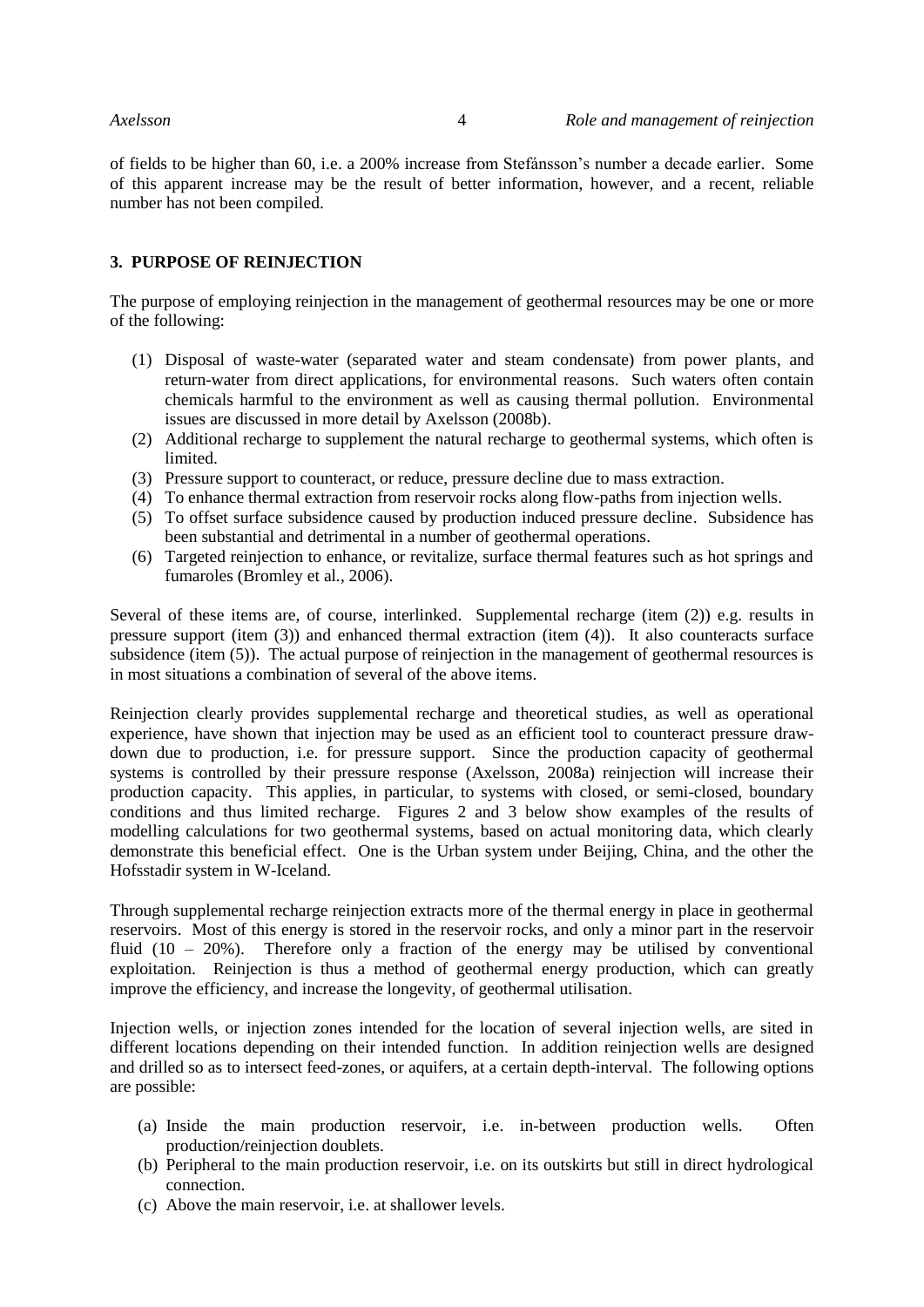- (d) Below the main reservoir, i.e. at deeper levels.
- (e) Outside the main production field, either in the production depth range or at shallower or deeper levels. In this case direct hydrological connection to the production reservoir may not exist.



FIGURE 2: Predicted water level changes (pressure changes) in the Urban geothermal system under Beijing-city in China until 2160 for production scenarios with and without reinjection (Axelsson et al*.*, 2005a; see also Axelsson, 2012)



FIGURE 3: Water level predictions for the Hofsstadir low-temperature system in W-Iceland (Axelsson et al*.*, 2005b). Both predictions assume the same production, while one assumes full reinjection and the other no reinjection. See Hofsstadir discussion later in the paper

Which option is used depends on main purpose of the reinjection. If it is pressure support option (a) is the most appropriate even though options  $(b) - (d)$  can be used. If the main purpose is environmental protecttion option (e) is often used. In that case not much pressure support is to be expected. Therefore options  $(b) - (d)$  are often used as kind of compromises.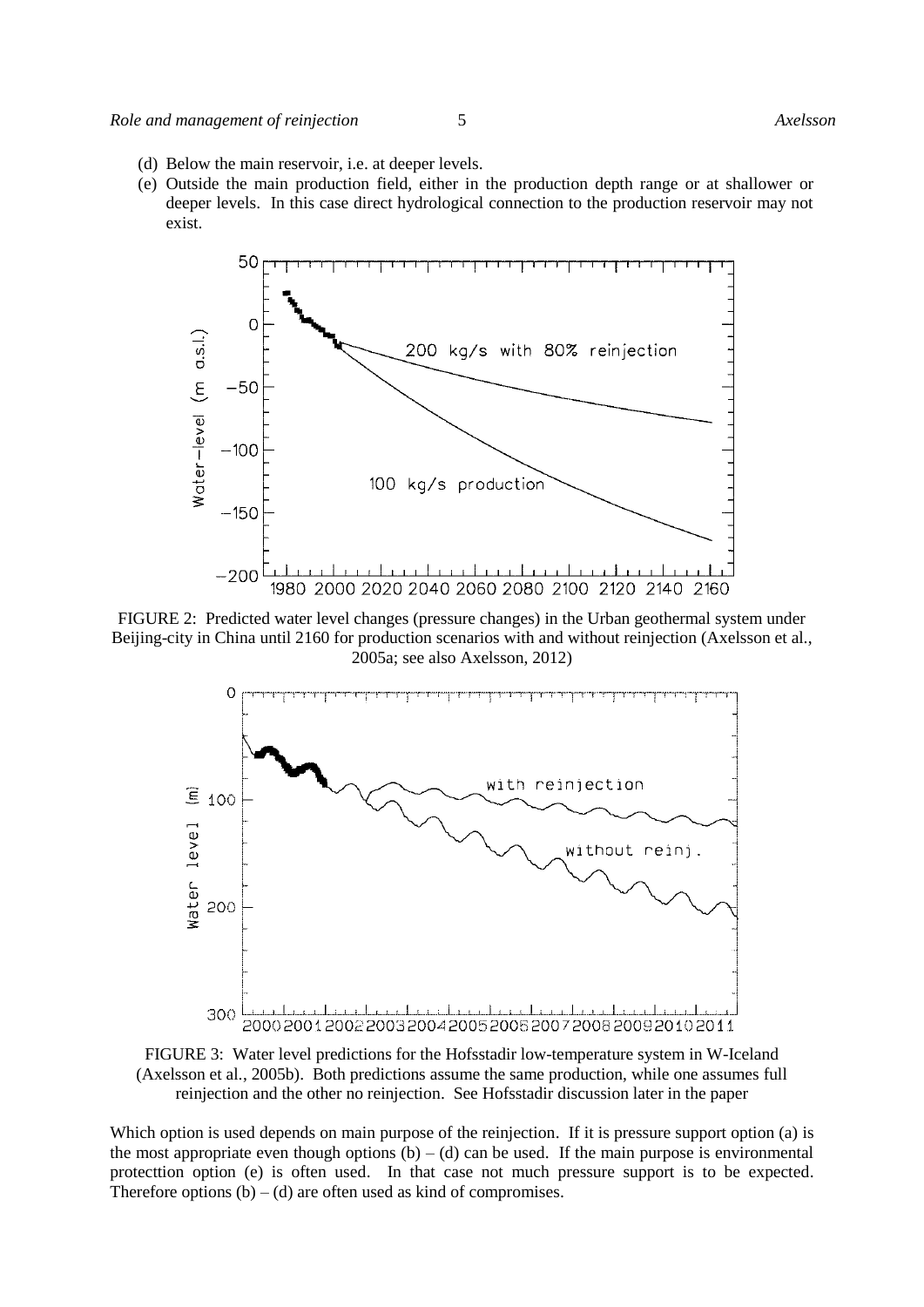Various theoretical modelling studies have been carried out to study reinjection into high-temperature systems. Both to study the effect of reinjection well location and the effect of reinjection into twophase systems with different kinds of boundary conditions. The studies of Bodvarsson and Stefánsson (1989), Sigurdsson (1995), Kaya and O'Sullivan (2006) and Kaya et al*.* (2011) can be named as a few examples. Fewer low-temperature renjection modelling studies have been conducted, but the studies of Axelsson and Dong (1998), Ungemach et al*.* (2005) and Liu and Wang (2006) can be named as such examples.

# **4. REINJECTION EXAMPLES**

Various examples are available on the successful application of reinjection in geothermal resource management. A few of these will be presented briefly below whereas numerous other examples are available, some discussed in the geothermal literature. The first example involves injection at the Geysers, which has already been discussed above. Figure 4 shows the production and injection at the Geysers, demonstrating the rapidly increasing importance of injection the last decade or two. Goyal and Conant (2010) conclude that the injection, along with other improvements in the steam field and power plants, has virtually stopped steam production from declining, a decline which was of the order of 6% in 1995.



FIGURE 4: Steam production and water injection history of the Geysers geothermal field in California (Goyal and Conant, 2010)

The next example concerns the Ahuachapan geothermal system in El Salvador, which has also been discussed already in this paper. Reinjection in Ahuachapan started again at the end of the 20<sup>th</sup> century, after an almost 2 decade hiatus, during which waste-water was discharged to the ocean through an approximately 25 km long channel. Reinjection is now carried out in the adjacent Chipilapa field about 4 km from the main production field (Ábrego, 2010). Both fields are part of the same hydrological system so reinjection in Chipilapa provides pressure support for the Ahuachapan production reservoir. This can be clearly seen in Figure 5, which shows the production, reinjection and reservoir pressure history of the Ahuachapan system. The figure shows that in spite of a considerable increase in production in recent years reservoir pressure has not declined accordingly, thanks to the reinjection.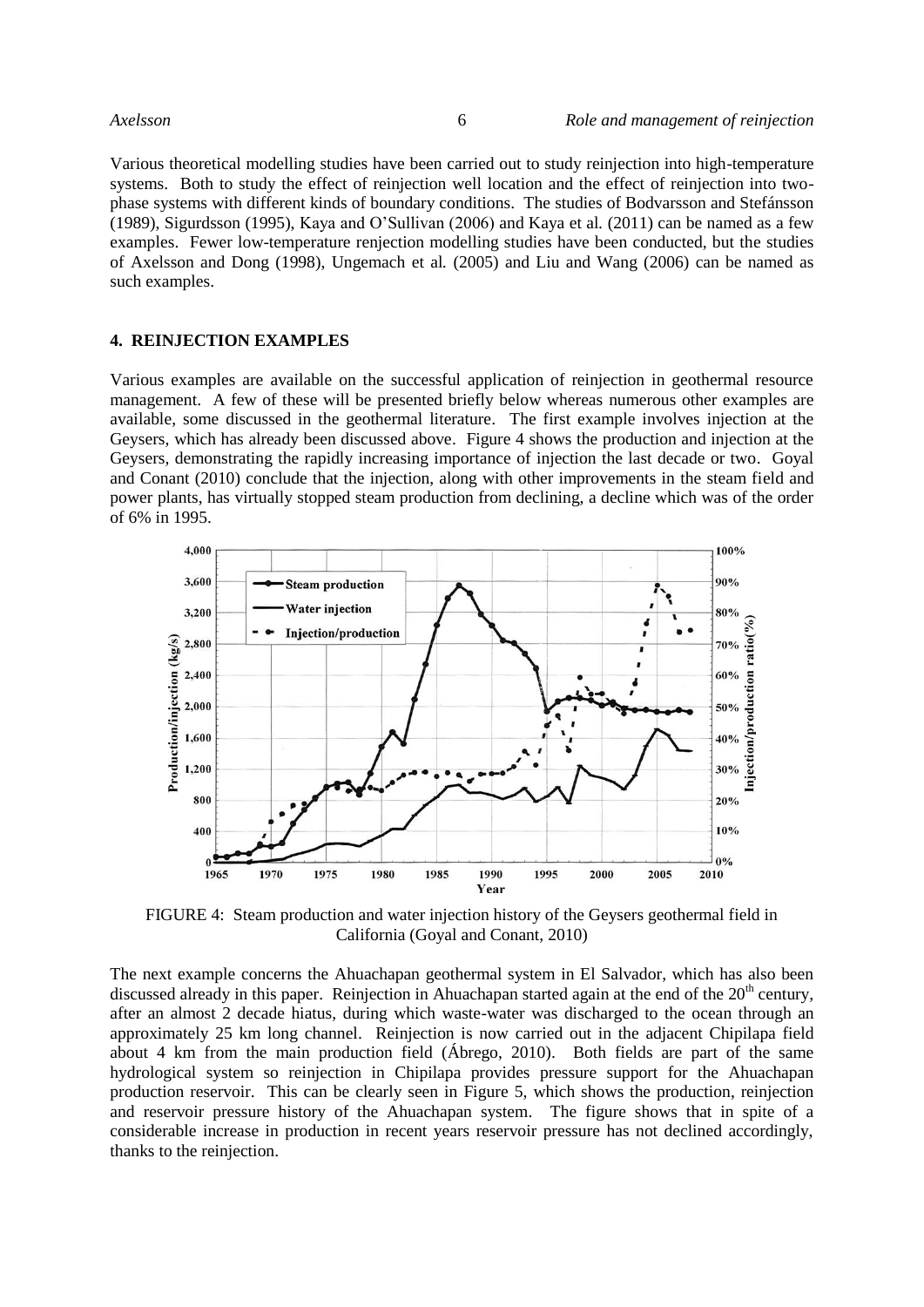Another example of a successful reinjection operation is the Miravalles high-temperature geothermal field in Costa Rica (Mainieri, 2000). The largest part (the separated water corresponding to more than 80%) of the extracted mass has been reinjected back into the geothermal reservoir right from the beginning of utilization. Figure 6 shows the extraction and reinjection for the first 6 years and since then production and reinjection has increased substantially, with the installed capacity having increased to 164 MW<sub>e</sub> from 125 MW<sub>e</sub> in 1999 (Moya and Nietzen, 2010). So much mass extraction (currently ~2000 kg/s) wouldn't have been possible without the reinjection applied.



FIGURE 5: The production, reinjection and pressure response history of the Ahuachapan geothermal system in El Salvador (see also Monterrosa and Montalvo, 2010)



FIGURE 6: Extraction- and reinjection history of the Miravalles high-temperature field in Costa Rica 1994 – 1999. Since then production and reinjection has increase as installed capacity has increased from 125 MW<sub>e</sub> in 1999 to 163 MW<sub>e</sub> (see also Moya and Nietzen, 2010)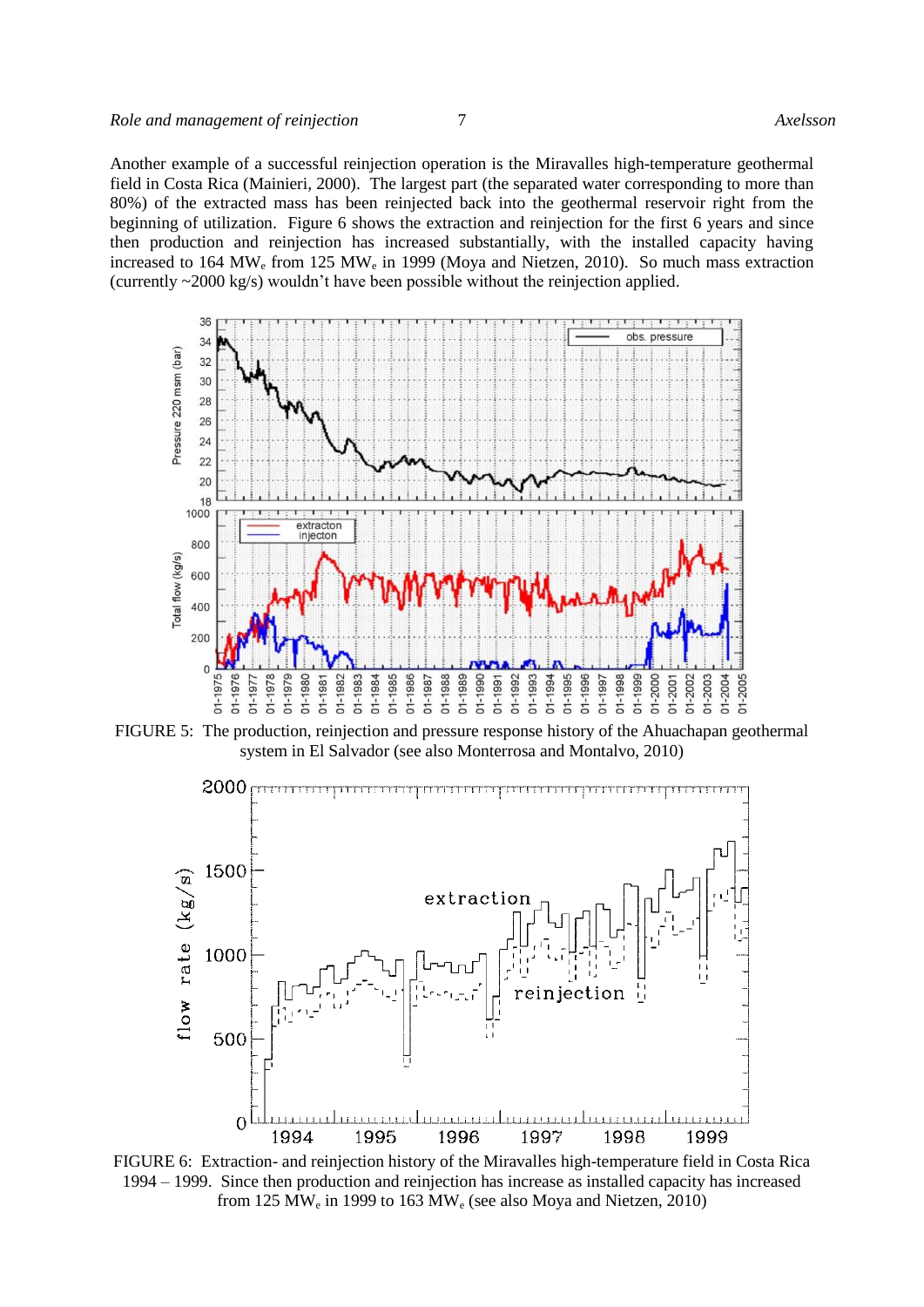In addition to these examples it is worth mentioning that in the Philippines, which is the country with the second greatest install geothermal electrical generation capacity (1900 MWe) in the world (Bertani, 2010) reinjection is the rule in all major geothermal operations (Dolor, 2005). In another top geothermal country, Iceland, reinjection into high-temperature geothermal systems is still in the development phase as the example presented by Gunnarsson (2011) shows.

The examples presented above are for high-temperature operations but the best example of successful long-term reinjection in a low-temperature geothermal field is the reinjection applied in the Paris basin in France (Lopez et al., 2010). This is a vast geothermal resource associated with the Dogger limestone formation, which stretches over  $15,000 \text{ km}^2$ . Energy from the Dogger reservoir is mainly used for space heating and the exploitation is in most cases on the basis of a doublet scheme, including a heat-exchanger plant due to the high mineral content, where all the water is reinjected. Utilisation of the Dogger geo-thermal reservoir started in 1969 and following the two oil crises, fifty-three additional geothermal plants were constructed in the Paris basin. The production and reinjection wells of the Paris doublets are usually separated by a distance of about 1,000 m to minimise the danger of cooling due to the reinjection. Experience, lasting  $3 - 4$  decades, has indicated that no significant cooling has yet taken place in any of the Paris production wells (Ungemach et al*.*, 2005; Lopez et al., 2010).

Other examples of low-temperature reinjection operations that may be mentioned are the Tianjin field in China where about 10% of the total extracted mass are presently reinjected (Wang et al*.*, 2006), the Laugaland field in N-Iceland where about 20 – 25% are reinjected (Axelsson et al*.*, 2000) and the Hofsstadir field in W-Iceland where reinjection started in 2006 with about  $40 - 50\%$  of the extracted mass currently being injected (Axelsson, 2011). The Hofsstadir system is an unusually closed (i.e. with limited recharge), fracture controlled low-temperature system where the benefit from reinjection is extremely clear (Figure 7), it's in fact considerably greater than that predicted (Figure 3). Reinjection is also successfully applied in low-temperature projects in Germany, such as in the Landau and Neustadt-Glewe projects.



FIGURE 7: Pressure changes in the Hofsstadir low-temperature geothermal system in W-Iceland during the first 11 years of production, shown as water-level changes in the main production well (HO-1) and in a monitoring well (AS-1). A continuous pressure decline for 7 years is reversed in the spring of 2007 when reinjection commences. Figure from Axelsson (2011)

Finally it should be mentioned that reinjection is a vital part of all EGS (enhanced or engineered geothermal system) operations (Tester et al*.*, 2007; Baria and Petty, 2008). Such projects generally in-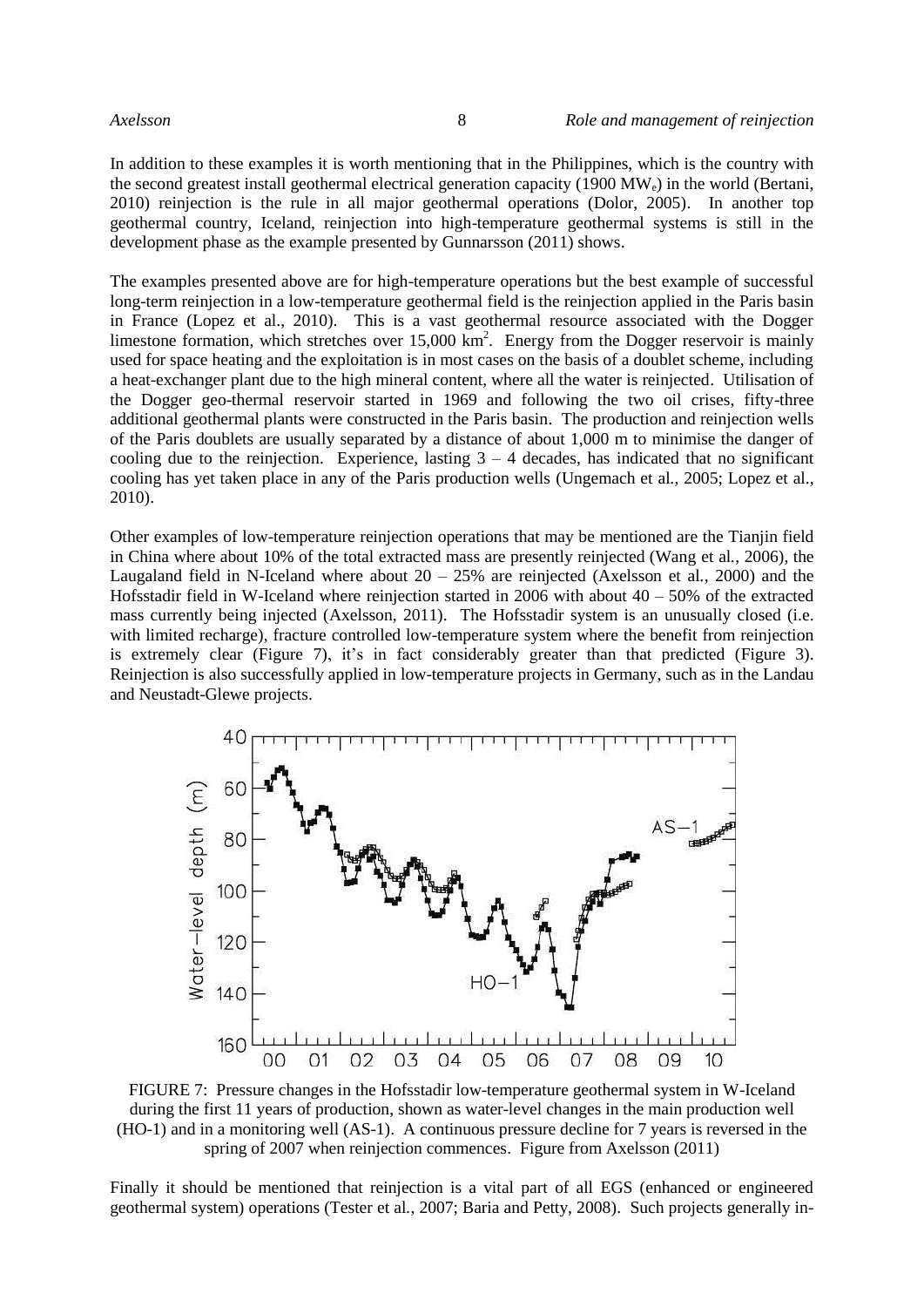volve the use of doublets or triplets (one reinjection well for each two production wells). No major EGS operations are in operation yet, but the Soultz-project in NE-France (Figure 11) is the most advanced of such projects. Other EGS projects are in the early development stages or in the preparation phase.

# **5. REINJECTION PROBLEMS AND OBSTACLES**

The main problems and obstacles associated with reinjection are the following:

- (A) Cooling of production wells, or cold-front breakthrough, often because of "short-circuiting" along direct flow-paths such as open fractures.
- (B) Silica scaling in surface pipelines and injection wells in high-temperature geothermal fields. After flashing in a separator/power plant, the separated fluid becomes supersaturated in  $SiO<sub>2</sub>$ and silica will precipitate from the fluid.
- (C) Other types of scaling and corrosion in both low-temperature and high-temperature operations. This includes e.g. carbonate scaling in low-temperature systems.
- (D) Rapid clogging of aquifers next to injection wells in sandstone reservoirs by fine sand and precipitation material.

The possible cooling of production wells has discouraged the use of injection in some geothermal operations although actual thermal breakthroughs, caused by cold water injection, have been observed in relatively few geothermal fields. In cases where the spacing between injection and production wells is small, and direct flow-paths between the two wells exist, the fear of thermal breakthrough has been justified, however. Stefánsson (1997) reports that actual cooling, attributable to injection, has only been observed in a few high-temperature fields worldwide. The temperature decline of well PN-26 in Palinpinon in the Philippines, reviewed by Malate and O'Sullivan (1991), is a striking example. The thermal breakthrough occurred about 18 months after reinjection started. Subsequently, the temperature declined rapidly, dropping by about 50ºC in 4 years (Figure 8). Such examples are exceptions rather than the rule, however. Research aimed at grasping this problem will be discussed in more detail later in this paper.



FIGURE 8: Measured and simulated temperature decline in well PN-26 in the Palinpinon field, Philippines (from Malate and O'Sullivan, 1991)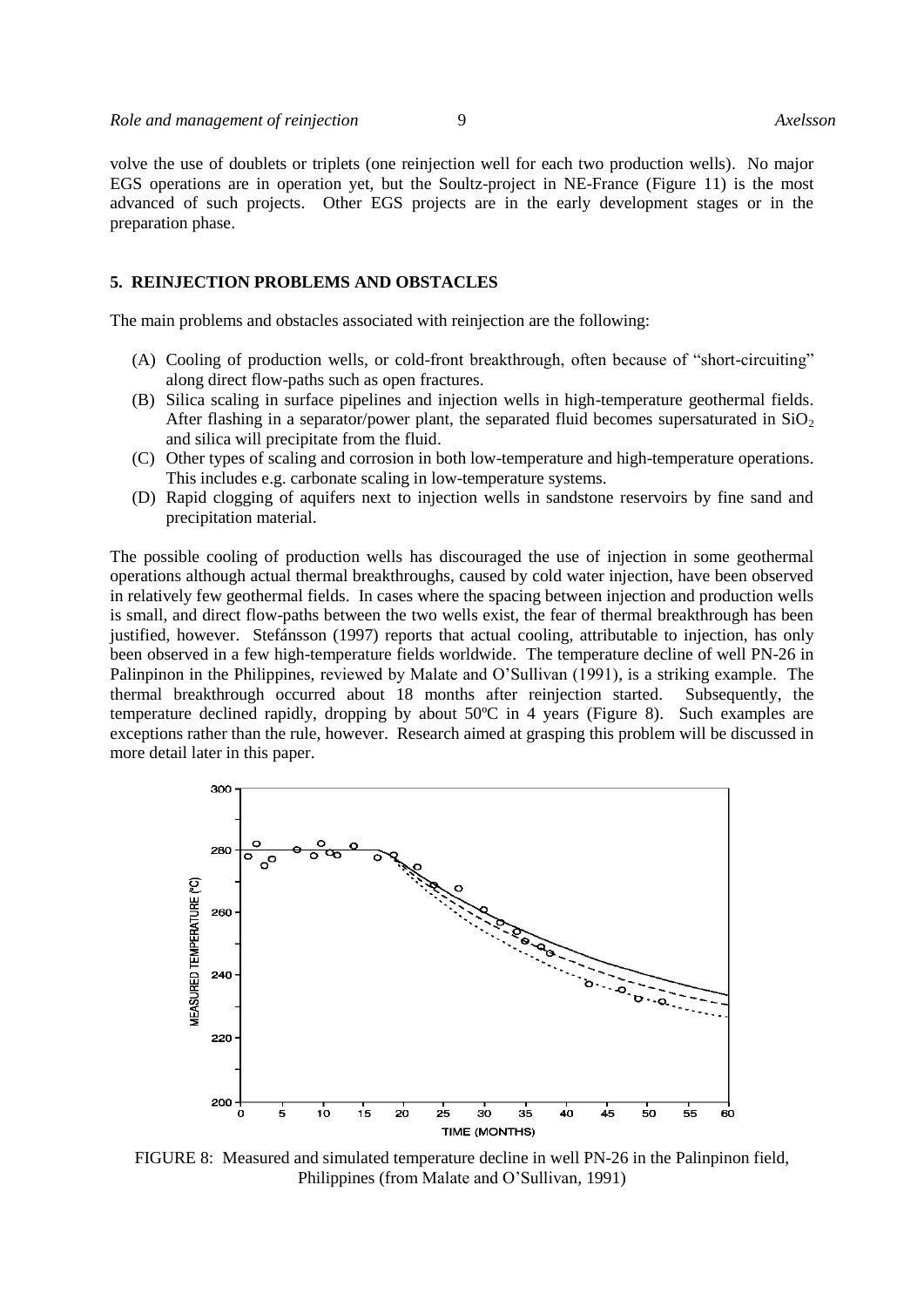Silica scaling in high-temperature operations occurs because the geothermal fluid involved is in equilibrium with the rocks at reservoir conditions. After flashing in a separator or a power plant, the separated fluid (often called brine) becomes supersaturated in  $SiO<sub>2</sub>$  and silica will precipitate from the fluid. This is a complex process partly controlled by temperature, pH of the fluid, and the concentration of  $SiO<sub>2</sub>$ . The problem of silica scaling may be avoided, in most cases, by proper system design. One design involves applying "hot" injection where the separated water is injected directly from a separator, at a temperature of 160–200°C, i.e. above the saturation temperature for silica scaling. Other designs use "cold" injection where the return water temperature is below the saturation temperature for silica scaling, because of cooling. This calls for preventive measures such as deposition of silica in ponds/lagoons or by special treatment such as with scale inhibitors, mainly aimed at pH lowering (Klein, 1995). Mixing the separated water by steam condensate, which dilutes the silica and lowers the pH, is often used as a remedy. Stefansson (1997) discusses this issue in more detail with particular reference to the experience in Japan, New Zealand and the Philippines. Sigfússon and Gunnarsson (2011) discuss this aspect of the operation of the Hellisheidi power plant in SW-Iceland along with experiments conducted to study the issue and design appropriate measures. Carbonate precipitation is usually curtailed by operating the production/ reinjection system at sufficiently high pressures or by utilizing scale inhibitors (usually injected into production wells at depth). Corrosion can also be controlled by inhibitors.

According to Stefánsson (1997) reinjection into sandstone reservoirs had been attempted at several locations at the time of his study, but with limited success. During these experiments, or operations, the injectivity of the injection wells involved decreases very rapidly, even in hours or days, rendering further reinjection impossible. This is most likely because the aquifers next to the injection wells become blocked by fine sand and precipitation particles from the reinjection fluids. Attempts at solving this problem have involved flow-reversal through the use of down-hole pumps, but a more efficient solution to the injection problem has been developed in Denmark and Germany (Mahler, 2000; Seibt et al*.*, 2005). This solution involves a sophisticated closed loop system wherein the reinjection water is kept completely oxygen free as well as being passed through very fine filters (down to 1 μm). Oxygen is believed to facilitate chemical reactions creating precipitation material. In addition, pressures are kept up by nitrogen during operation and when the operation is stopped. This solution to the sandstone injection problem, which has to be adapted to the specific reservoir conditions at each location, is believed to be the most dependable and lasting method available today (Seibt and Kellner, 2003; Seibt and Wolfgramm, 2008).

#### **6. TRACER TESTS AND REINJECTION MODELLING**

# **6.1 General**

Tracer testing has become a highly important tool in geothermal research, development and resource management, with its role being most significant in reinjection studies. This is because tracer tests provide information on the nature and properties of connections, or flow-paths, between reinjection and production wells, connections that control the danger and rate of cooling of the production wells during long-term reinjection of colder fluid. Enabling such cooling predictions is actually what distinguishes tracer tests in geothermal applications (studies and management) from tracer tests in ground water hydrology and related disciplines. This chapter reviews geothermal tracer testing by discussing its general role, by introducing an efficient method of tracer test interpretation and for predicting production well cooling, by presenting a few examples as well as by introducing recent developments and advances in geothermal tracer testing.

Tracer tests are used extensively in surface and groundwater hydrology as well as pollution and nuclear-waste storage studies. Tracer tests involve injecting a chemical tracer into a hydrological system and monitoring its recovery, through time, at various observation points. The results are, consequently, used to study flow-paths and quantify fluid-flow. Tracer tests are, furthermore, applied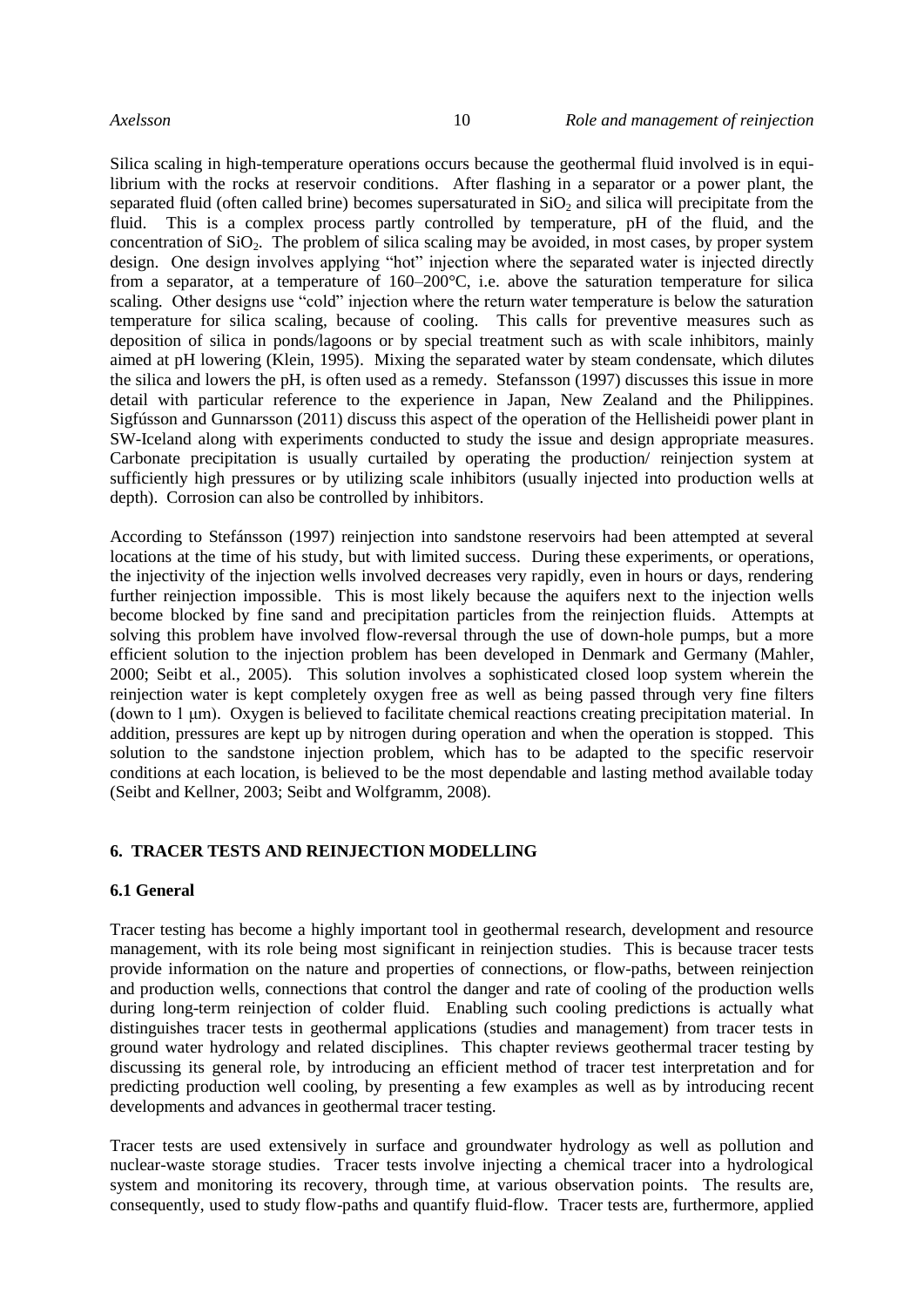extensively in petroleum reservoir engineering. The methods employed in geothermal applications have mostly been adopted from these fields.

Tracer testing has multiple applications in geothermal research and management (Axelsson, 2011):

- 1) The main purpose in conventional geothermal development is to study connections between injection and production wells as part of reinjection research and management. The results are consequently used to predict the possible cooling of production wells due to long-term reinjection of colder fluid.
- 2) In EGS-system development tracer testing has a comparable purpose even though it's rather aimed at evaluating the energy extraction efficiency and longevity of such operations through studying the nature of connections between reinjection and production wells.
- 3) For general hydrological studies of subsurface flow, such as flow under undisturbed conditions and regional flow.
- 4) For flow rate measurements in pipelines carrying two-phase water mixtures.

The power of tracer tests in reinjection studies lies in the fact that the thermal breakthrough time (onset of cooling) is usually several orders of magnitude (2–4) greater than the tracer breakthrough time, bestowing tracer tests with a predictive power. This is actually what distinguishes tracer tests in geothermal applications (see 1) and 2) above) from tracer tests in ground water hydrology and related disciplines. Numerous references on tracer tests in geothermal research and development can be found through the web-page of the International Geothermal Association (http://www.geothermalenergy.org), i.e. at World Geothermal Congresses held every 5 years. The reader is also referred to a special issue of the international journal Geothermics devoted to tracer tests (Adams, 2001) and a paper by Axelsson et al*.* (2005c).

Geothermal tracer tests are mostly conducted through wells and can involve (i) a single well injectionbackflow test, (ii) a test involving one well-pair (injection and production) as well as (iii) several injection and production wells. In the last setup several tracers must be used, however. The geothermal reservoir involved should preferably be in a "semi-stable" pressure state prior to a test. This is to prevent major transients in the flow-pattern of the reservoir, which would make the data analysis more difficult. In most cases a fixed mass of tracer is injected "instantaneously", i.e. in as short a time as possible, into the injection well(s) in question. Samples for tracer analysis are most often collected from producing wells, while down-hole samples may need to be collected from nondischarging wells. The duration of a tracer test is of course site specific and hard to pinpoint beforehand. The same applies to sampling plans, even though an inverse link between required sampling frequency and time passed can often be assumed (Axelsson et al*.*, 2005c).

The tracer selected needs to meet a few basic criteria: It should (a) not be present in the reservoir (or at a concentration much lower than the expected tracer concentration), (b) not react with or absorb to reservoir rocks (see however discussion on reactive tracers below), (c) be thermally stable at reservoir conditions, (d) be relatively inexpensive, (e) be easy (fast/inexpensive) to analyse and (f) be environmentally benign. In addition the tracer selected must adhere to prevailing phase (steam or water) conditions. The following are the principal tracers used in geothermal applications (not a complete list):

#### **Liquid-phase tracers:**

- Halides such as iodide (I) or bromide (Br);
- Radioactive tracers such as the isotopes iodide-125 ( $^{125}$ I) and iodide-131 ( $^{131}$ I);
- Fluorescent dyes such as fluorescein and rhodamine;
- Aromatic acids such as benzoic acid;
- Naphthalene sulfonates.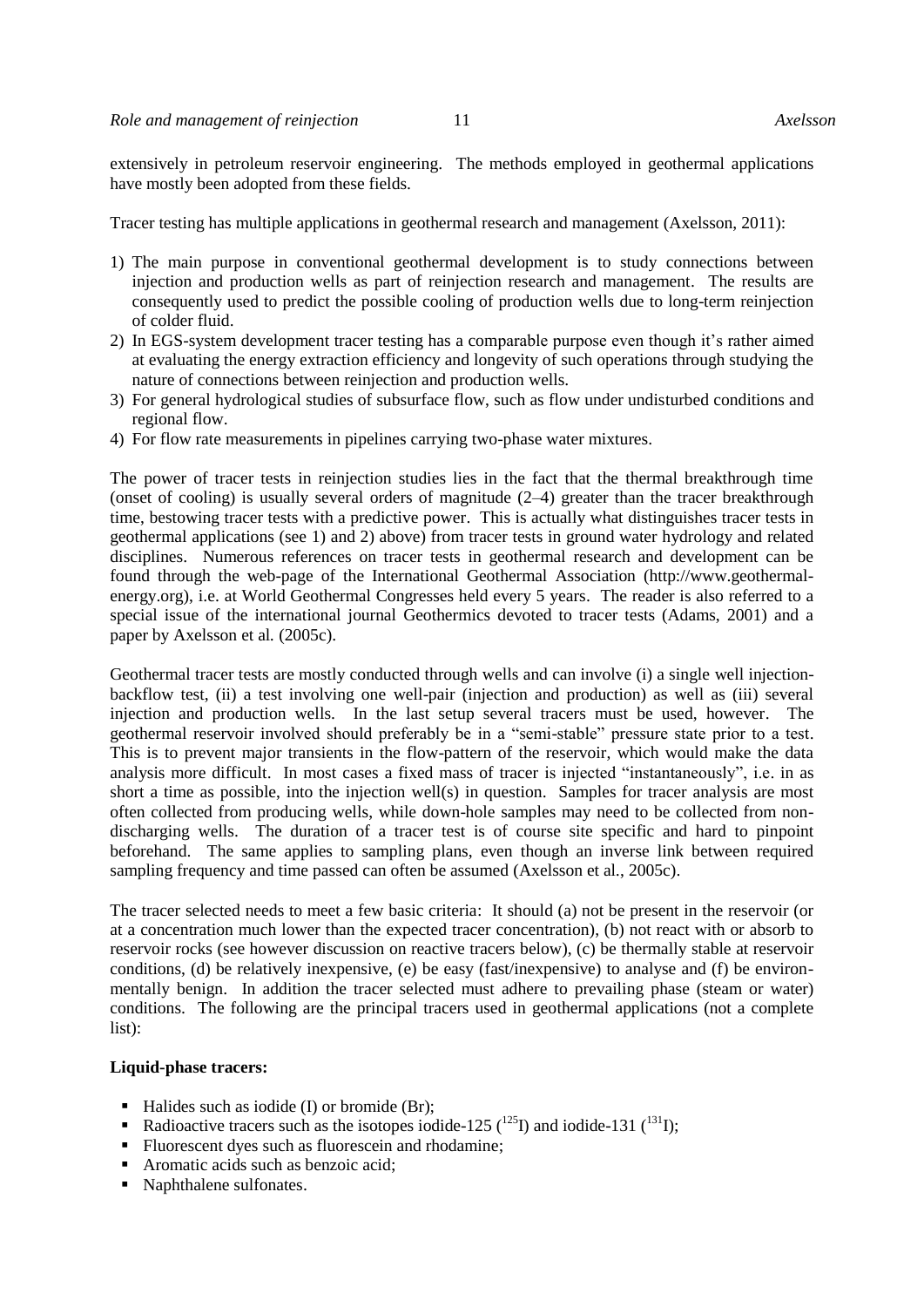# **Steam-phase tracers:**

- Fluorinated hydrocarbons such as R-134a and R-23;
- Sulphur hexafluoride  $(SF_6)$ .

# **Two-phase tracers:**

- **Tritium**  $(^{3}H)$ :
- Alcohols such as methanol, ethanol and n-propanol.

Sodium-fluorescein has been used successfully in numerous geothermal fields, both low- and hightemperature ones (Axelsson et al*.*, 2005c). It meets most of the criteria listed above and, in particular, can be detected at very low levels of concentration (10-100 ppt). In contrast the detection limit of halides is several orders of magnitude higher.

The main disadvantage in using fluorescein is that it decays at high temperatures, a decay which becomes significant above 200°C. Therefore new tracers with higher temperature-tolerance, but comparable detection limits, have been introduced, in particular several polyaromatic sulfonates (Rose et al*.*, 2001). These are increasingly being used in geothermal applications. Having several comparable tracers also enables the execution of multi-well tracer tests. Rose et al*.* (2001) present the temperature-tolerance of several of these compounds, which in some cases exceeds 300°C.

Radioactive materials are also excellent tracers since they are detectable at extremely low concentration (Axelsson et al*.*, 2005c). Their use is limited by stringent transport, handling and safety restrictions, however. When selecting a suitable radioactive tracer their different half-lives must be taken into account. Iodide-125 and iodide-131 have half-lives of 60 and 8.5 days, respectively, for example.

It should be mentioned that for flow-rate measurements in two-phase pipelines (Hirtz et al*.*, 2001) fluorescein or benzoic acid are commonly used for the liquid phase. Naphthalene sulfonates are also promising as such. Steam-phase measurements are commonly done using  $SF<sub>6</sub>$  or a suitable alcohol.

Special techniques, of differing complexity, have been developed for sampling and analysing geothermal tracers. A discussion of these is beyond the scope of this paper, however.

Figures 9 – 11 show three examples of the results of tracer tests conducted in geothermal systems of quite contrasting nature, also presented by Axelsson (2011). These are just presented as concise examples, without specific field details. Two more examples, with interpretation results, are presented below.

Figure 9 shows the tracer recovery during an unusually long tracer test conducted in the Hofsstadir low-temperature (reservoir temperature 85-90°C) geothermal system in W-Iceland already mentioned twice in this paper. The test involved tracer injection into an operating reinjection well about 1200 m from the production well. The relatively slow recovery indicates that reinjection induced cooling will be limited. This awaits confirmation through comprehensive interpretation and modelling.

Figure 10 shows the tracer recovery during a tracer test conducted in the Krafla high-temperature (reservoir temperature 200-400°C) geothermal system in N-Iceland. The test involved tracer injection into a temporary reinjection well about 200 m from a production well. The relatively rapid recovery was interpreted as indicating a considerable danger of cooling of the production well. Therefore the reinjection well was abandoned as such.

The third example involves tracer tests conducted at the Soultz EGS site in N-France during stimulation and testing between 2000 and 2005 (Sanjuan et al*.*, 2006). The tests involved 4 wells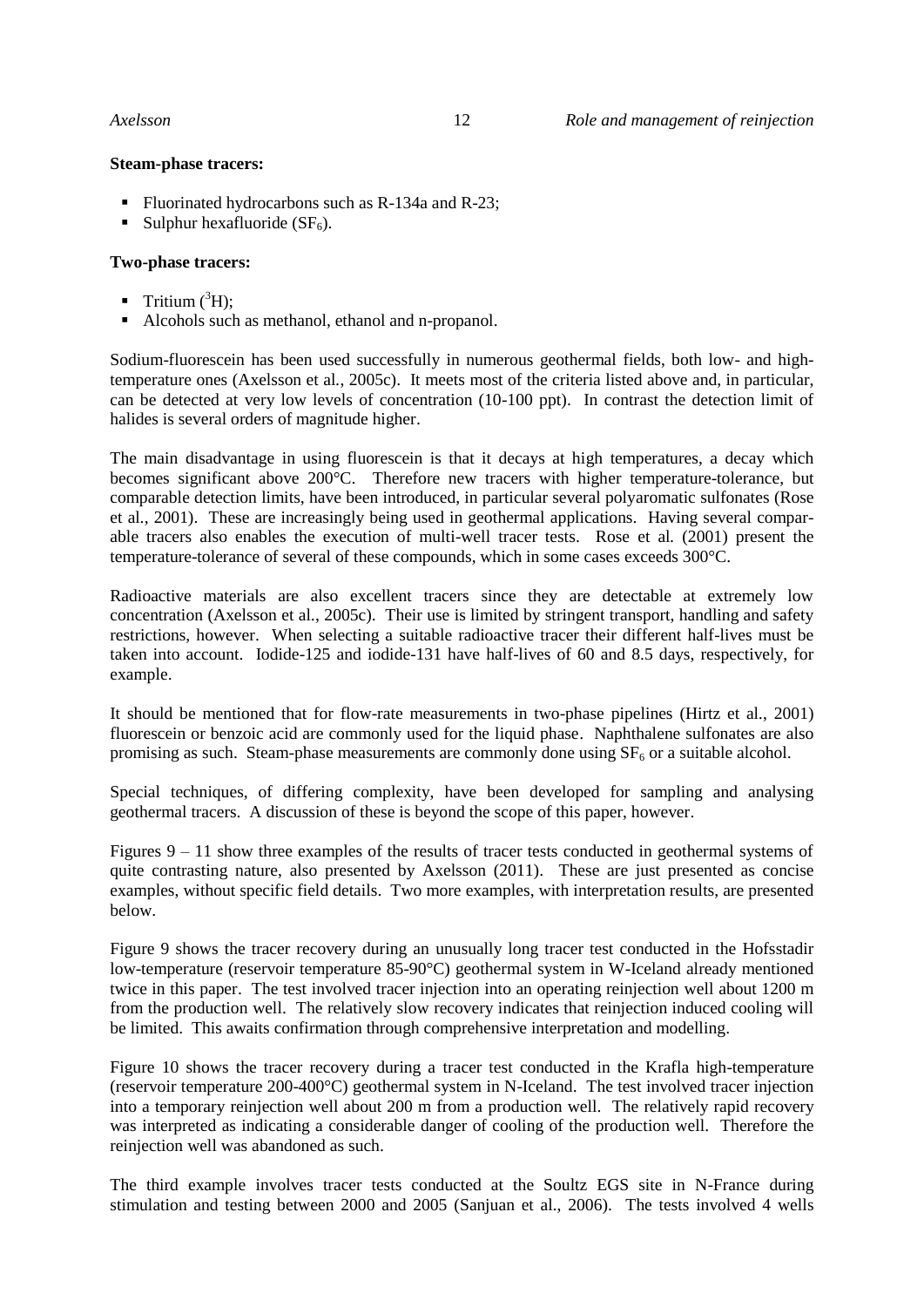ranging in depth from 3600 to 5300 m. A few different tracers very used, including fluorescein and some naphthalene sulfonates. Figure 11 shows the recovery during the test between wells GPK-3 and GPK-2 separated by 650 m, in which fluorescein was successfully used. It showed the most direct connection in the system.





HO-2 (from Axelsson, 2011). The test lasted 3.5 years. The lower curve shows the recovery corrected for the tracer being reinjected (recirculated) after production from HO-1. About 70% of the tracer was recovered during the test



FIGURE 10: Iodide recovery in production well K-21 in the Krafla high-temperature system in N-Iceland, following the injection of 200 kg of KI into well K-22 (from Axelsson, 2011. The test lasted 7 months. The lower curve shows the recovery corrected for the tracer being reinjected (recirculated) after production. About 30% of the tracer was recovered during the test)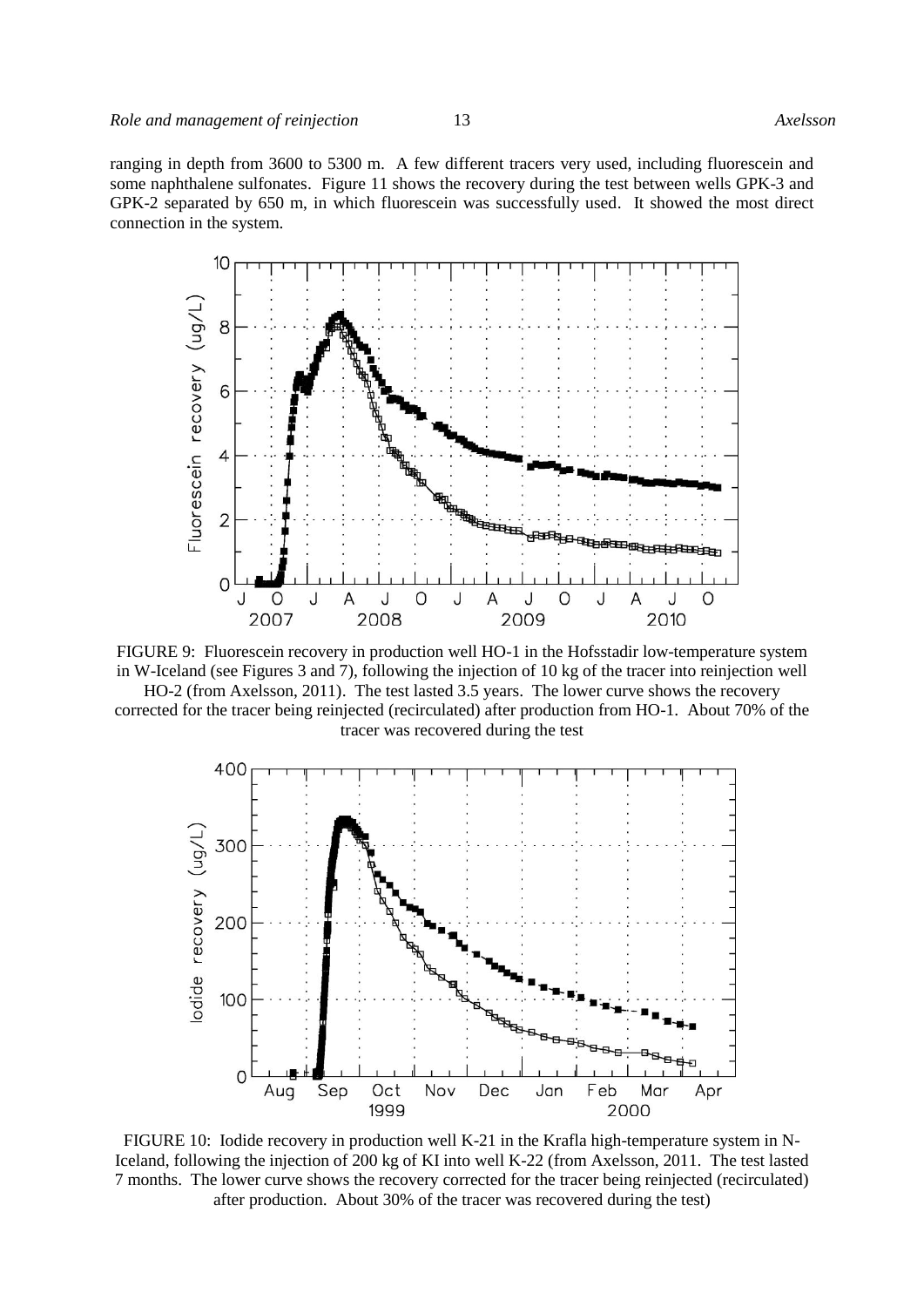

FIGURE 11: Flourescein recovery in well GPK-2 at the Soultz EGS-site in N-France, following the injection of 150 kg of fluorescein into well GPK-3 (figure from Sanjuan et al*.*, 2006). The test lasted 5 months. About 24% of the tracer was recovered during the test

The above are examples of geothermal tracer test data without any quantitative interpretation. Below a specific interpretation method will be presented along with two interpretation examples.

# **6.2 Interpretation method and examples**

Comprehensive interpretation of geothermal tracer test data, and consequent modelling for management purposes (production well cooling predictions), has been rather limited, even though tracer tests have been used extensively. Their interpretation has mostly been qualitative rather than quantitative. Axelsson et al*.* (2005c) present a simple and efficient method that may be used for this purpose. It is based on simple models, which are able to simulate the relevant data quite accurately. They are powerful during first stage analysis, when the utilization of detailed and complex numerical models is not warranted. The more complex models become applicable when a greater variety of data become available that may be collectively interpreted.

The method of tracer test interpretation referred to is conveniently based on the assumption of specific flow channels connecting injection and production wells. It has been used to analyse tracer test data from quite a number of geothermal systems in e.g. Iceland, El Salvador, the Philippines, Indonesia and China and consequently to calculate cooling predictions (Axelsson et al*.*, 2005c). It has proven to be very effective. This method is based on simple models, which are nevertheless able to simulate the relevant data quite accurately.

The tracer transport model involved assumes the flow between injection and production wells may be approximated by one-dimensional flow in flow-channels. These flow-channels may, in fact, be parts of near-vertical fracture-zones or parts of horizontal interbeds or layers. The channels may be envisioned as being delineated by the boundaries of these structures, on one hand, and flow-field stream-lines, on the other hand. In other cases these channels may be larger volumes involved in the flow between wells. In some cases more than one channel may be assumed to connect an injection and a production well, for example connecting different feed-zones in the wells involved.

The interpretation method involves simulating tracer return data, such as presented above, on basis of equations presented by Axelsson et al*.* (2005c). The simulation yields information on the flow channel cross-sectional area and dispersivity as well as the mass of tracer recovered through a given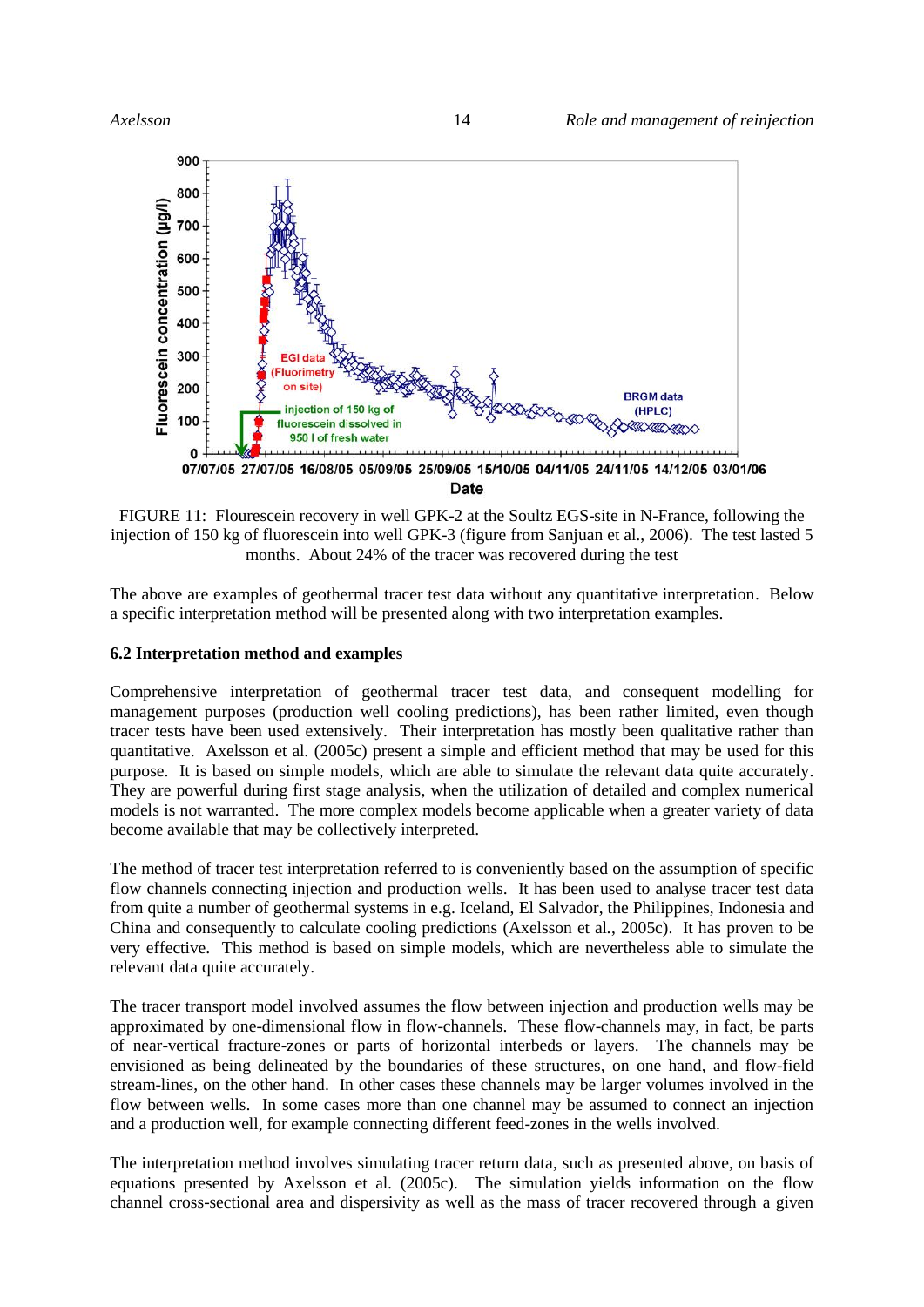channel (equal to, or less than, the mass of tracer injected). In the case of two or more flow-channels the analysis yields estimates of these parameters for each channel. Through the estimates of flow channel cross-sectional area(s) the flow channel pore space volume(s) has (have) in fact been estimated. The tracer interpretation software *TRINV*, included in the *ICEBOX* geothermal software package, can be used for this simulation (Axelsson et al*.*, 2005c).

It should be emphasised that this method does not yield unique solutions and that many other models have been developed to simulate the transport of contaminants in ground-water systems, and in relation to underground disposal, or storage, of nuclear waste. Many of these models are in fact applicable for the interpretation of geothermal tracer tests. It is often possible to simulate a given dataset by more than one model; therefore a specific model may not be uniquely validated.

In addition to distance between wells and volume of flow-paths, mechanical dispersion is the only factor assumed to control the tracer return curves in the method presented above. Retardation of tracers by diffusion from the flow-paths into the rock matrix is neglected. It is likely to be negligible in fractured rock except when fracture apertures are small, flow velocities are low and rock porosity is high.

The main goal of geothermal tracer testing is to predict thermal breakthrough and temperature decline during long-term reinjection, or the efficiency of thermal energy extraction in EGS operations, as already stated. This is dependent on the properties of the flow-channel(s) involved, but not uniquely determined by the flow-path pore-space volume (Axelsson et al*.*, 2005c). The heat transfer (cooling/heating) mainly depends on the surface area and porosity of the flow-channel(s). Therefore, some additional information on the flow-path properties/geometry is needed, i.e. geological or geophysical in nature (see also later discussion of recent advances).

To deal with this uncertainty heat-transfer predictions may be calculated for different assumptions on flow-channel dimensions, at least for two extremes. First for a small surface area, or pipe-like, flow channel, which can be considered a pessimistic model with minimal heat transfer. Second a large surface area flow channel, such as a thin fracture-zone or thin horizontal layer, which can be considered an optimistic model with effective heat transfer. Additional data, in particular data on actual temperature changes, or data on chemical variations, if available may be used to constrain cooling predictions.

Figures 12–14 present examples of the results of geothermal tracer test analysis using the interpretation method discussed above. The results are only presented briefly here with some numerical findings presented in figure captions. More details can be found in the references cited. Figure 12 shows the fluorescein recovery through a production well in the Laugaland low-temperature geothermal system (reservoir temperature 90-100°C) in N-Iceland, conducted in 1997, simulated by the method presented above (Axelsson et al*.*, 2001). This was during initial reinjection testing in the field, since then reinjection has been part of the management of the system. Figure 13 shows production temperature predictions calculated by a pessimistic model based on the tracer recovery simulation presented in Figure 12. They show that the long-term cooling of the well in question should be minimal, in particular in view of the considerable increase in productivity of the Laugaland system when reinjection is applied (Axelsson et al*.*, 2001).

The final interpretation example is from the Los Azufres high-temperature geothermal system (reservoir temperature ~280°C) in the state of Michoacán in Mexico. It involves interpretation of a tracer test conducted in late 2006 (Figure 14) in which  $SF_6$  was used due to the fact that a steam zone has developed in the system and that production wells involved (NE-part of the field) produce mostly steam (Molina-Martínez and Axelsson, 2011). Cooling predictions based on the interpretation indicate that well AZ-5 may cool as much as 14°C during 30 years of 8 kg/s reinjection into AZ-64 (compared with 21 kg/s production from AZ-5), cooling which is probably not acceptable.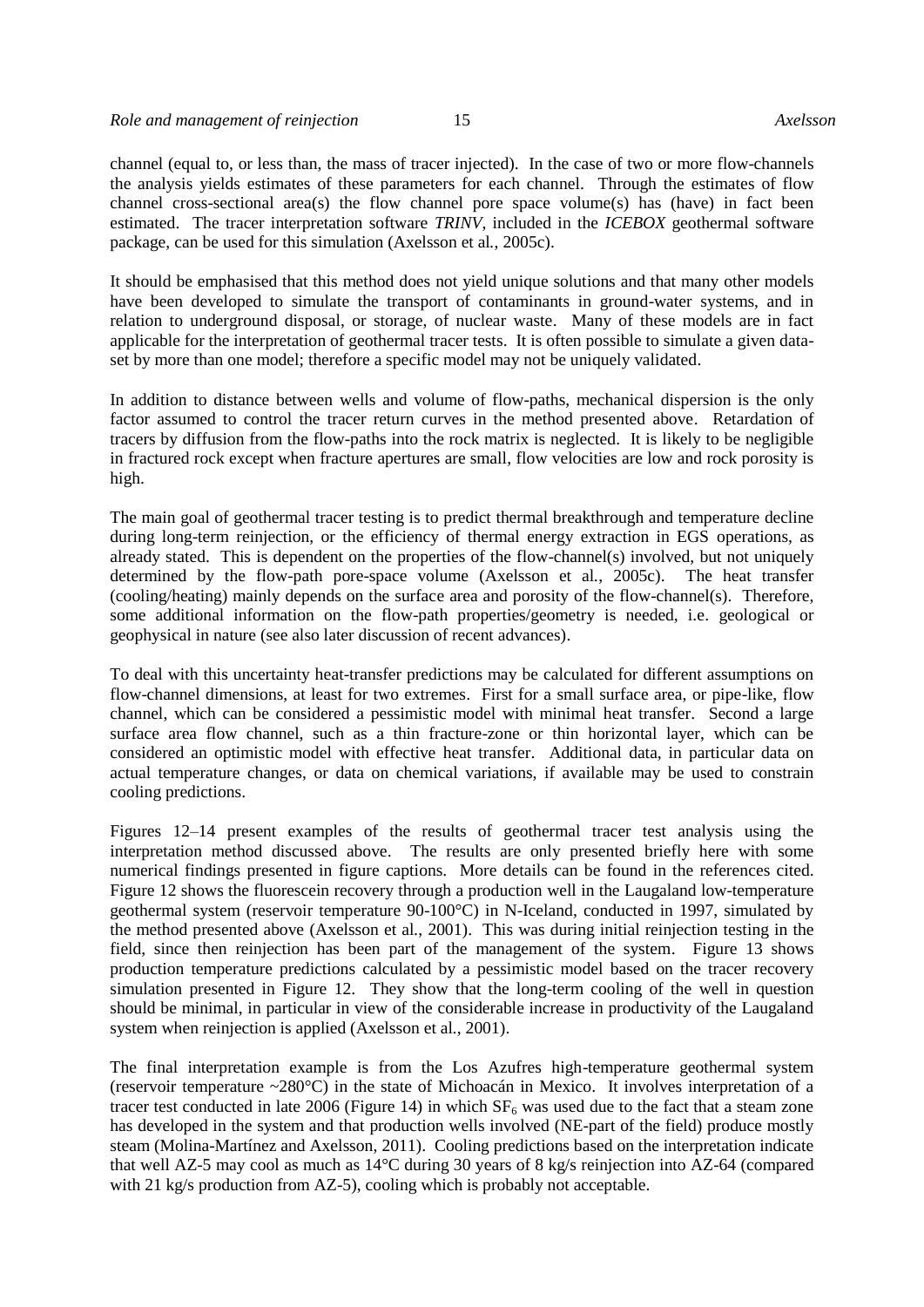

FIGURE 12: Observed and simulated (three flow channels) fluorescein recovery in well LN-12 at Laugaland in N-Iceland during a tracer test in 1997 (figure from Axelsson et al*.*, 2001). Spent geothermal fluid was reinjection into well LJ-08 and production was from well LN-12 about 300 m away. According to the simulation only about 6% of the tracer injected is recovered through this well and the combined flow-channel volume is estimated as  $20,000$  m<sup>3</sup>, assuming 7% porosity



FIGURE 13: Estimated production temperature decline of well LN-12, due to flow through the three channels simulated (Figure 12), for three cases of average long-term reinjection into well LJ-8 and an average long-term production rate of 40 L/s (figure from Axelsson et al*.*, 2001)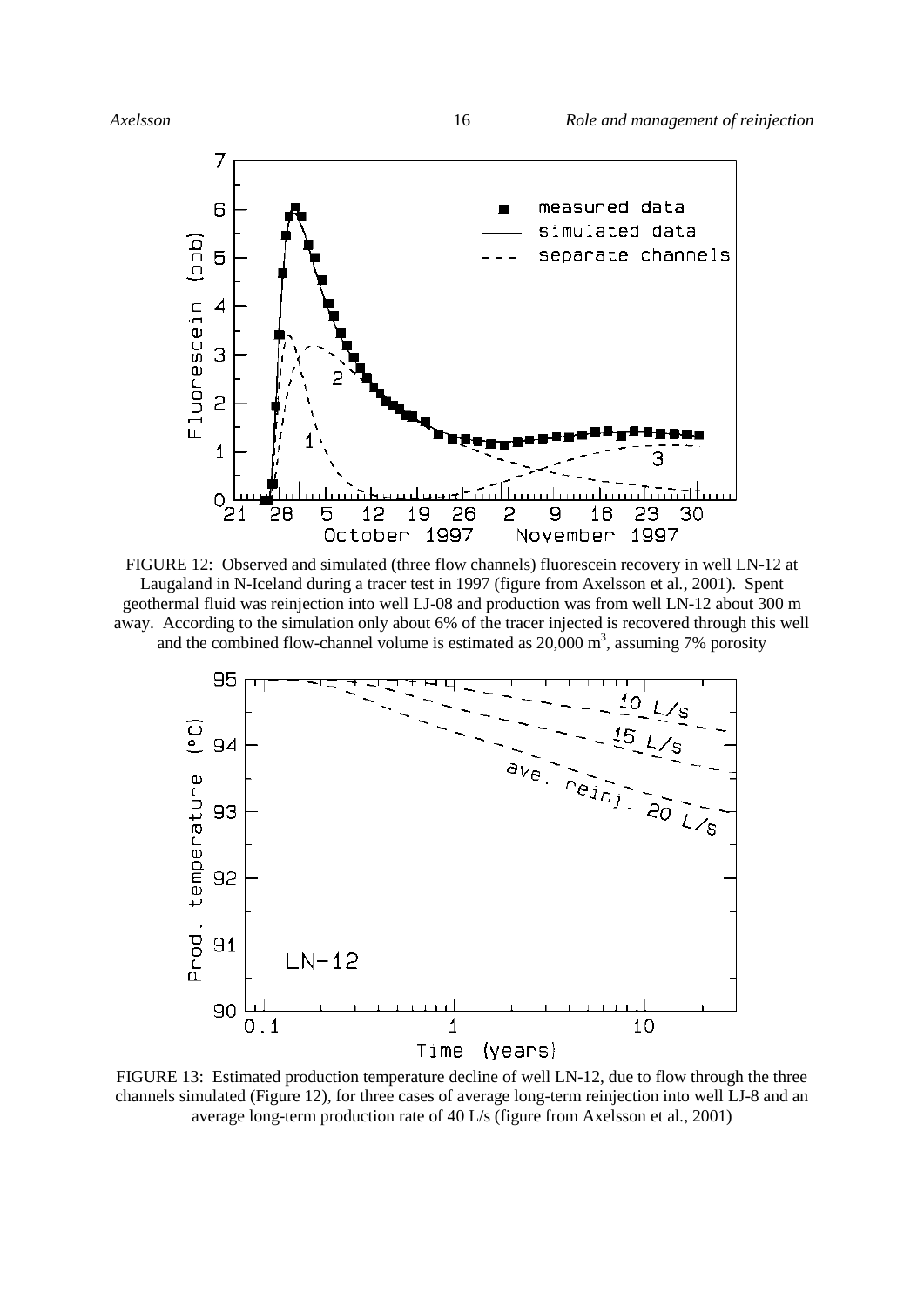

FIGURE 14: Observed and simulated (two flow channels)  $SF<sub>6</sub>$  recovery in well AZ-5 in the Los Azufres high-temperature field in Mexico, following injection into well AZ-64 200 m away (Molina-Martínez and Axelsson, 2011). The very rapid recovery is attributed to steam-phase transport. Almost 50% of the tracer was recovered through a combined flow channel volume of 200,000  $\text{m}^3$  (~10%) porosity)

# **6.3 Recent advances**

The main uncertainty in reinjection operations and EGS development involves the heat-transfer efficiency of flow-channels between reinjection and production wells. This depends on the surface area of the flow-channels, information which conventional tracer testing using conservative tracers does not yield. Therefore, emphasis has been placed on the introduction of reactive tracers, in particular in EGS-research, as they can provide this information. This includes high-tech tracers such as nano-particles and quantum-dots (see e.g. Rose et al*.* (2011). By applying two tracers, one conservative and the other reactive, it should be possible to estimate both the flow-channel pore-space volume and its surface area (the transport of the reactive tracer depends on the available surface area as well as the volume).

# **7. CONCLUSIONS AND RECOMMENDATIONS**

The application of reinjection in geothermal resource management has been rapidly increasing during the last one or two decades, and reinjection is now considered an integral part of all efficient, sustainable and environmentally friendly geothermal operations. Its main significance is in providing supplemental recharge and thus providing pressure support and enhancing energy extraction. Its other main purpose is to dispose of waste water for environmental reasons. In addition reinjection can be used to counteract production induced subsidence and to help maintain geothermal surface features.

One of the principal obstacles to geothermal reinjection is the danger of production well cooling. This danger can be minimized through careful planning and research, with the most important tools being tracer tests with quantitative interpretation and cooling modelling. Other obstacles include scaling, corrosion and sandstone aquifer clogging. Practical technical solutions have been developed for these problems, which have to be adapted to local conditions, however. Geothermal system modelling plays a key role in planning reinjection, including selecting appropriate and beneficial reinjection zones.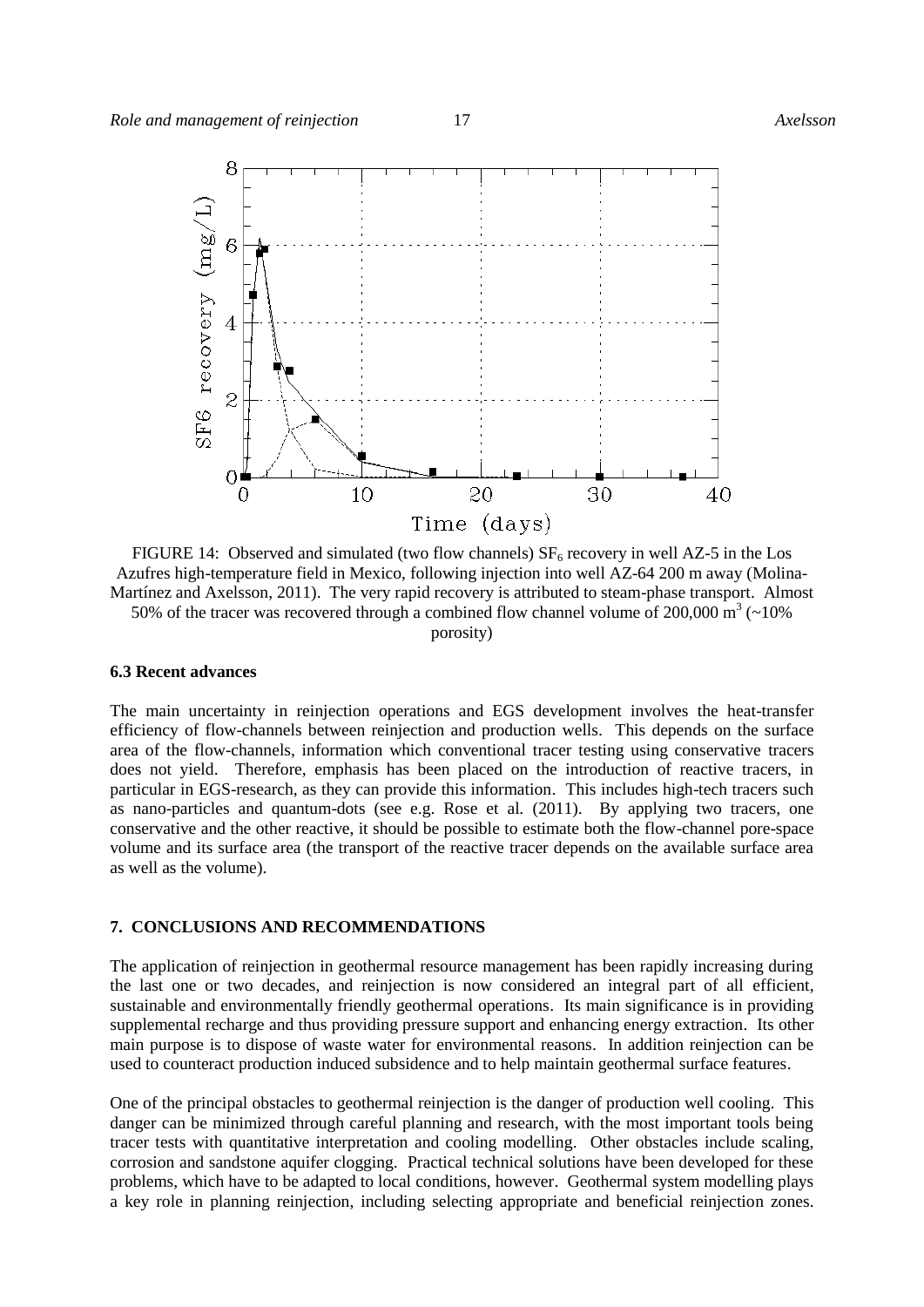Careful and comprehensive monitoring of reinjection wells, and the possible effects of reinjection, is essential for successful reinjection management.

Tracer testing plays an important role in geothermal research and management, in particular concerning heat-transfer efficiency in reinjection operations and EGS development. Advances have been made in the introduction of new tracers, which both add to the multiplicity of high-sensitivity tracers available as well as being increasingly temperature tolerant. But the geothermal industry needs to follow advances in other disciplines and adopt those which are beneficial. This applies, in particular, to advances in modelling of tracer return data, which has been limited so far, especially modelling of reactive tracer data, which can yield information on flow-channel surface areas in addition to their volumes.

### **ACKNOWLEDGEMENTS**

The author would like to thank Reykjavík Energy and Landsvirkjun for allowing publication of unpublished data from the Hofsstadir and Krafla fields, respectively. Peter Rose is also acknowledged for providing information on recent advances in geothermal tracer testing.

### **REFERENCES**

Ábrego, J.C., 2010: Ahuachapan reinjection system ensurement. *Proceedings World Geothermal Congress 2010*, *Bali, Indonesia*, 10 pp.

Adams, M.C. (guest editor), 2001: Special issue on tracer applications in geothermal fields. *Geothermics*, *30*, 571-781.

Axelsson, G., 2012: Sustainable geothermal utilization. *Proceedings of " Short Course on Geothermal Development and Geothermal Wells"*, *organized by UNU-GTP and LaGeo, Santa Tecla, El Salvador*, 18 pp.

Axelsson, G., 2011: Tracer tests in geothermal resource management. *Proceedings of Tracer 6 – International Conference on Tracers and Tracing Methods*, *Oslo, Norway*, 8 pp.

Axelsson, G., 2010: Sustainable geothermal utilization – Case histories, definitions, research issues and modelling. *Geothermics*, *39*, 283–291.

Axelsson, G., 2008a: Importance of geothermal reinjection. *Proceedings of "Workshop for Decision Makers on the Direct Heating Use of Geothermal Resources in Asia", organized by UNU-GTP, TBLRREM and TBGMED, Tianjin, China*, 15 pp.

Axelsson, G., 2008b: Management of geothermal resources. *Proceedings of "Workshop for Decision Makers on the Direct Heating Use of Geothermal Resources in Asia", organized by UNU-GTP, TBLRREM and TBGMED, Tianjin, China*, 15 pp.

Axelsson, G., 2008c: Production capacity of geothermal systems. *Proceedings of "Workshop for Decision Makers on the Direct Heating Use of Geothermal Resources in Asia", organized by UNU-GTP, TBLRREM and TBGMED, Tianjin, China*, 14 pp.

Axelsson, G., 2003: Essence of geothermal resource management. In: *Lectures on the sustainable use and operating policy for geothermal reservoirs*. IGC2003 short course, United Nations University Geothermal Training Programme, 2003–1, Reykjavík, Iceland, 129–152.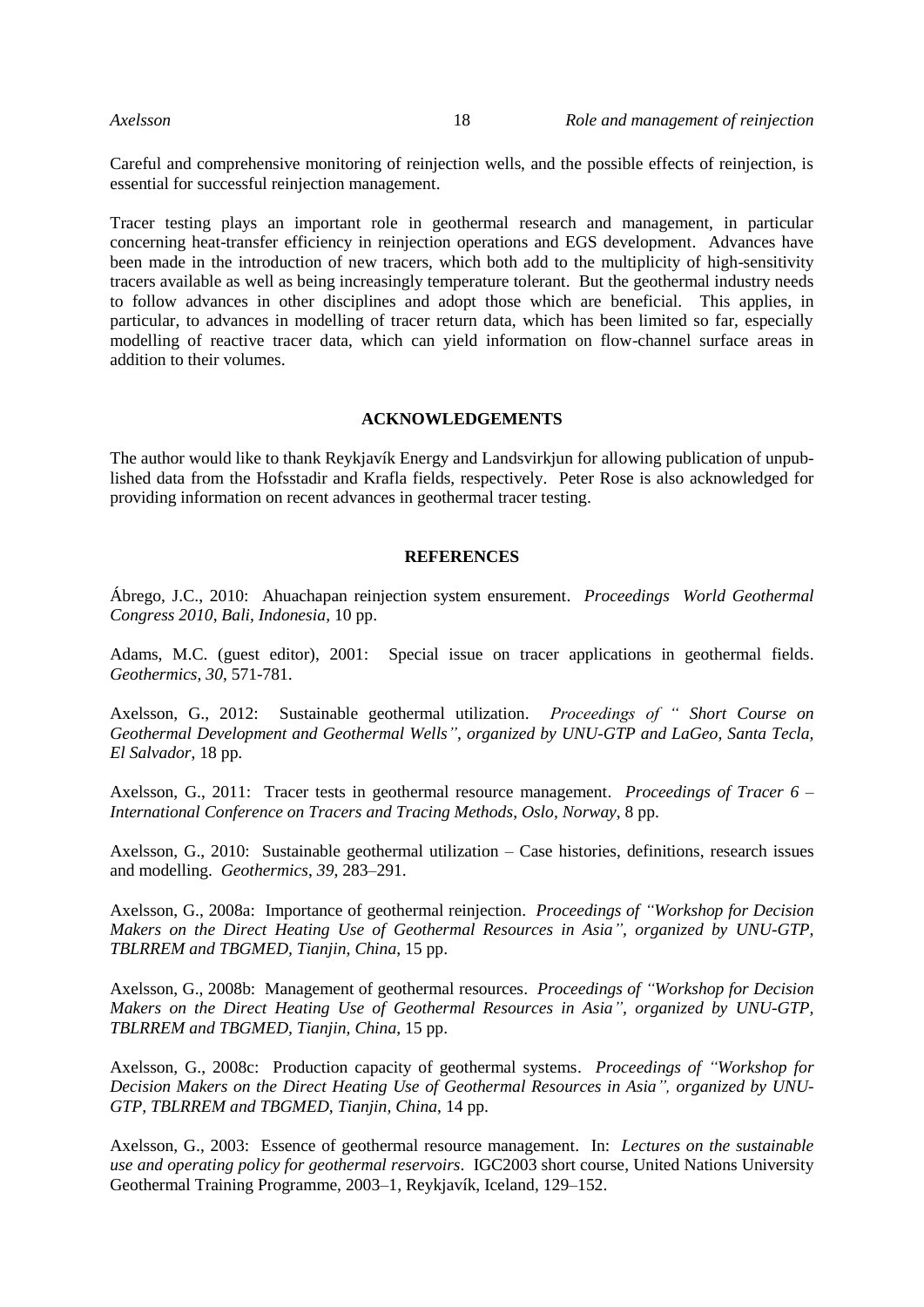*Role and management of reinjection* 19 *Axelsson*

Axelsson, G., and Dong, Z., 1998: The Tanggu geothermal reservoir (Tianjin, China). *Geothermics*, *27*, 271–294.

Axelsson, G. and Gunnlaugsson, E. (convenors), 2000: Long-term monitoring of high- and lowenthalpy fields under exploitation. International Geothermal Association, *World Geothermal Congress 2000 Short Course*, *Kokonoe, Kyushu District, Japan*, 226 pp.

Axelsson, G., Stefánsson, V., and G. Björnsson, 2005a: Sustainable utilization of geothermal resources for 100–300 years. *Proceedings World Geothermal Congress 2005*, *Antalya, Turkey*, 8 pp.

Axelsson G., Björnsson, G., Egilson, Th., Flóvenz, Ó.G., Gautason, B., Hauksdóttir, S., Ólafsson, M., Smárason, Ó.B., and Saemundsson, K., 2005b: Nature and properties of recently discovered hidden low-temperature geothermal reservoirs in Iceland. *Proceedings World Geothermal Congress 2005*, *Antalya, Turkey*, 10 pp.

Axelsson G., Björnsson, G., and Montalvo, F., 2005c: Quantitative interpretation of tracer test data. *Proceedings World Geothermal Congress 2005*, *Antalya, Turkey*, 12 pp.

Axelsson, G., Flóvenz, Ó.G., Hauksdóttir, S., Hjartarson, Á., Liu, J., 2001: Analysis of tracer test data, and injection-induced cooling, in the Laugaland geothermal field, N-Iceland. *Geothermics, 30*, 697–725.

Axelsson, G., Flóvenz, Ó.G., Hjartarson, Á, Hauksdóttir, S., Sverrisdóttir, G., Árnason, F., Árnason, Á. and Bödvarsson, R., 2000: Thermal energy extraction by reinjection from the Laugaland geothermal system in N-Iceland. *Proceedings World Geothermal Congress 2000*, *Kyushu-Tohoku, Japan*, 3027–3032.

Baria, R., and Petty, S., 2008: Economic and technical case for commercial exploitation of EGS. *Proceedings 33rd Workshop on Geothermal Reservoir Engineering*, *Stanford University, California*, *USA*, 5 pp.

Barker, B.J., Koenig, B.A., and Stark, M.A., 1995: Water injection management for resource maximization: observations from 25 years at The Geysers, California. *Proceedings World Geothermal Congress 1995*, *Florence, Italy*, 1959–1964.

Bertani, R., 2010: Geothermal power generation in the world – 2005–2010 update report. *Proceedings World Geothermal Congress 2010*, *Bali, Indonesia*, 41 pp.

Bodvarsson, G.S., and Stefánsson, V., 1989: Some theoretical and field aspects of reinjection in geothermal reservoirs. *Water Resources Research, 25*, 1235–1248.

Bromley, C.J., Mongillo, M., and Rybach, L., 2006: Sustainable utilization strategies and promotion of beneficial environmental effects – Having your cake and eating it too. *Proceedings of the New Zealand Geothermal Workshop 2006*, *Auckland, New Zealand*, 5 pp.

Capetti, G., Parisi, L., Ridolfi, A., and Stefani, G., 1995: Fifteen years of reinjection in the Larderello-Valle Secolo area: Analysis of the production data. *Proceedings World Geothermal Congress 1995*, *Florence, Italy*, 1997–2000.

Dolor, F.M., 2005: Phases of geothermal development in the Philippines. *Proceedings of "Workshop for Decision Makers on Geothermal Projects and Management"*, *organized by UNU-GTP and KenGen, Naivasha, Kenya*, November, 10 pp.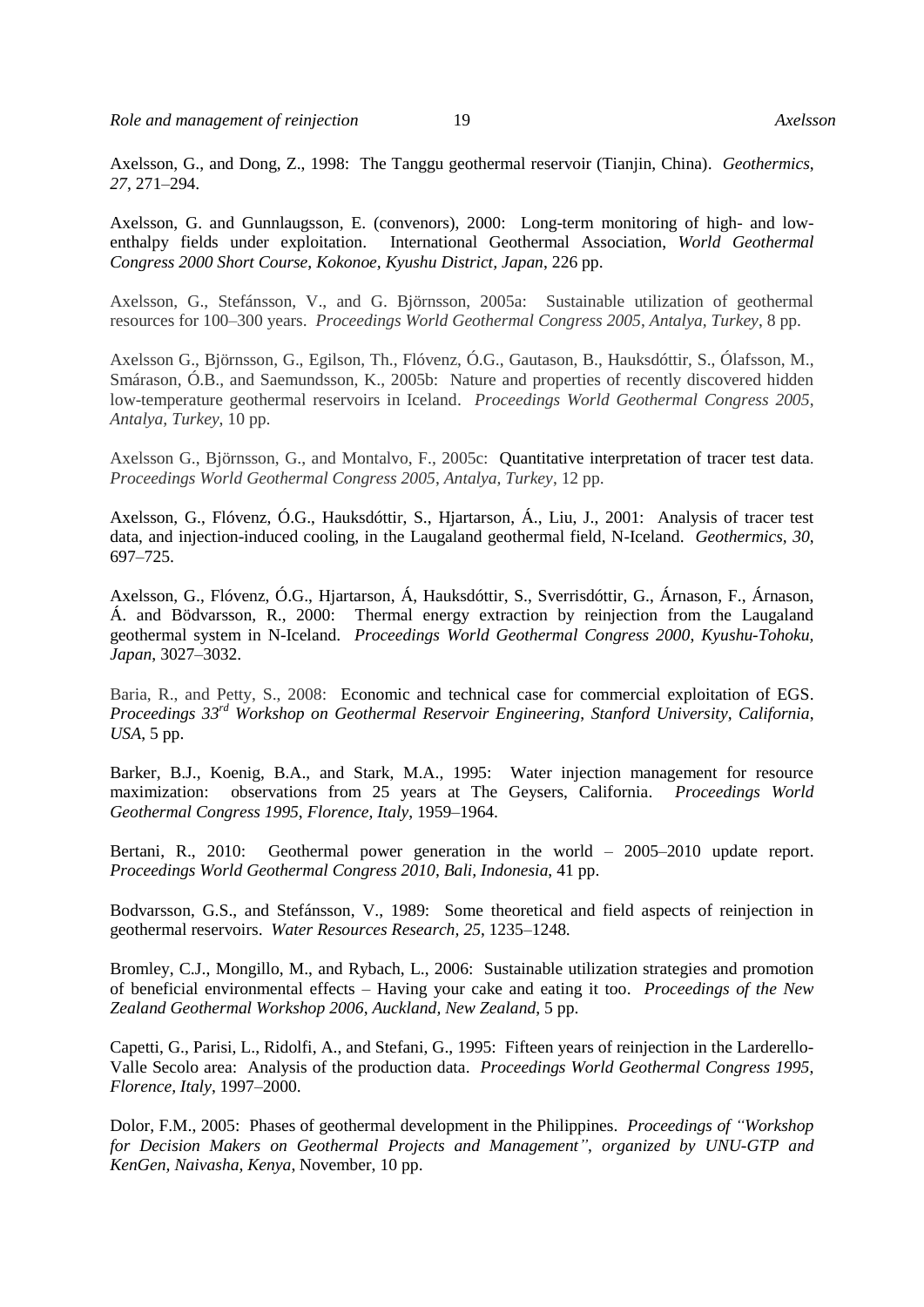Duan, Z., Pang, Z., and Wang, X., 2011: Sustainability evaluation of limestone geothermal reservoirs with extended production histories in Beijing and Tianjin, China. *Geothermics*, *40*, 125–135.

Goyal, K.P., and Conant, T.T., 2010: Performance history of The Geysers steam field, California, USA. *Geothermics*, *39*, 321–328.

Gunnarsson, G., 2011: Mastering reinjection in the Hellisheidi field, SW-Iceland: A story of successes and failures. *Proceedings 36 th Workshop on Geothermal Reservoir Engineering*, *Stanford University, California*, *USA*, 8 pp.

Hirtz, P.N., Kunzman, R.J., Broaddus, M.L., and Barbitta, J.A., 2001: [Developments in tracer flow](http://www.sciencedirect.com/science/article/pii/S0375650501000232)  [testing for geothermal production engineering.](http://www.sciencedirect.com/science/article/pii/S0375650501000232) *Geothermics*, *30*, 727-745.

Kaya, E., and O'Sullivan, M.J., 2006: Modelling of injection into geothermal systems. *Proceedings of the New Zealand Geothermal Workshop 2006*, *Auckland, New Zealand*, 8 pp.

Kaya, E., O'Sullivan, M.J., and Brockbank, K., 2011: Reinjection into liquid-dominated two-phase geothermal systems. *Proceedings 36 th Workshop on Geothermal Reservoir Engineering*, *Stanford University, California, USA*, 8 pp.

Klein, C.W., 1995: Management of fluid injection in geothermal wells to avoid silica scaling at low levels of silica oversaturation. *Proceedings World Geothermal Congress 2000*, *Kyushu-Tohoku, Japan*, 2451–2456.

Liu, J., and K. Wang, 2006: Geothermal reinjection in China. *Proceedings of the 7th Asian Geothermal Symposium*, Qingdao, China, July, 59–65.

Lopez, S., Hamm, V., Le Brun, M., Schaper, L., Boissier, F., Cotiche, C., and Giuglaris, E., 2010: 40 years of Dogger aquifer management in Ile-de-France, Paris Basin, France. *Geothermics*, *39*, 339– 356.

Mahler, A., 2000: Geothermal plant with efficient absorption heat pumps driven by incineration CHP plant. Successful injection in sandstone aquifer. Country update Denmark. *Proceedings World Geothermal Congress 2000*, *Kyushu-Tohoku, Japan*, 307–312.

Mainieri, A., 2000: Costa Rica country update. *Proceedings World Geothermal Congress 2000*, *Kyushu-Tohoku, Japan*, 313–318.

Malate, R.C.M., and O'Sullivan, M.J., 1991: Modelling of chemical and thermal changes in well PN-26 Palinpinon geothermal field, Philippines. *Geothermics*, *20*, 291–318.

Molina-Martínez, A., and Axelsson, G., 2011: Assessment of thermal interference in the northern part of Los Azufres Geothermal Field, Mexico, by tracer test analysis. *Geothermal Resources Council Transactions*, *35*, 1505–1511.

Monterrosa, M., and Montalvo, F., 2010: Sustainability analysis of the Ahuachapan geothermal field – Management and modelling. *Geothermics*, *39,* 370–381.

Moya, P., and Nietzen, F., 2010: Production-injection at the Miravalles geothermal field, Costa Rica. *Proceedings World Geothermal Congress 2010*, *Bali, Indonesia*, 11 pp.

Rose, P., Riasetto, D., Siy, J., Bartl, M., Reimus, P., Mella, M., Leecaster, K., and Petty, S., 2011: Quantum dots as tracers in geothermal and EGS reservoirs. *Proceedings of the 36th Workshop on Geothermal Reservoir Engineering*, *Stanford University, USA*, 7 pp.